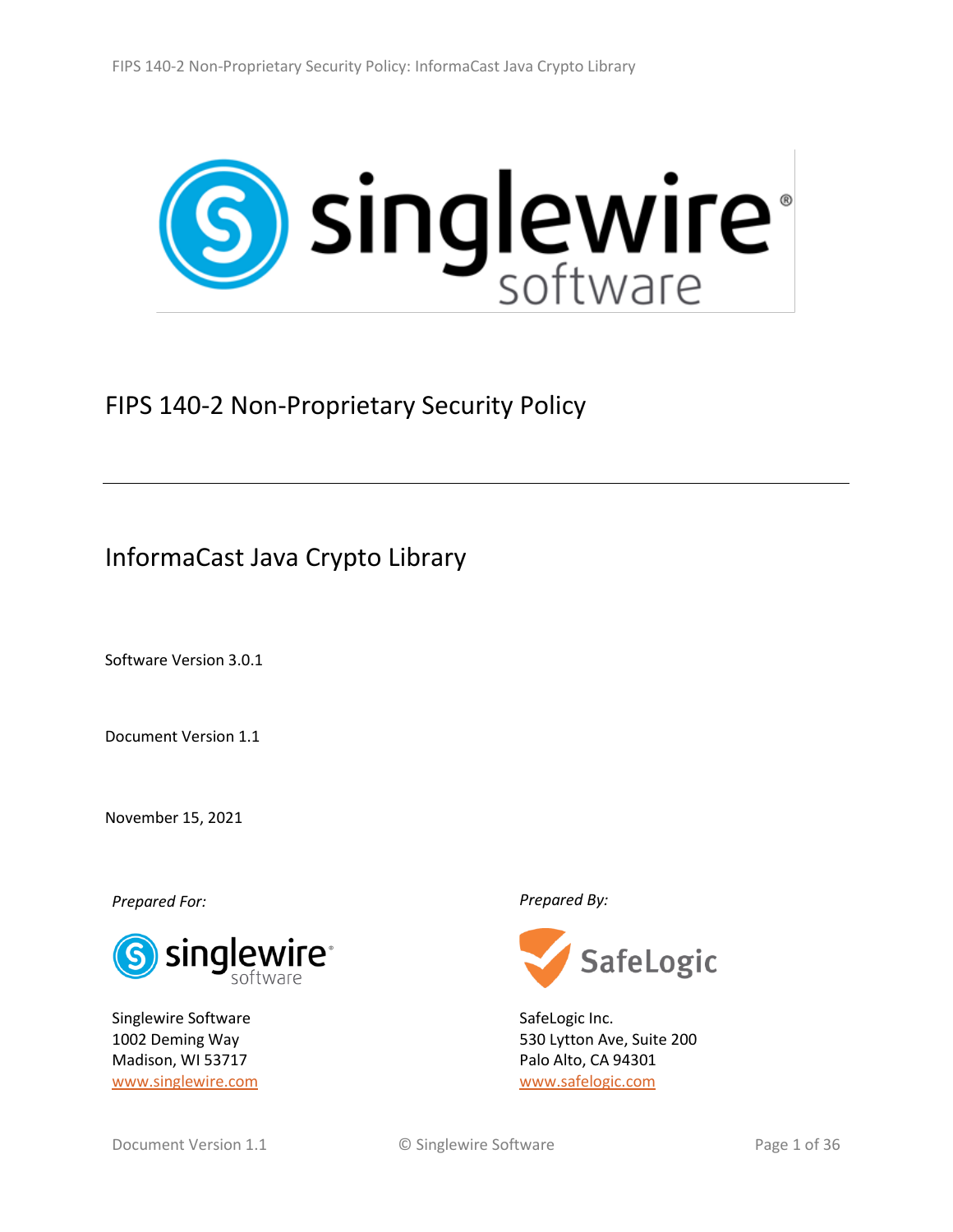## **Overview**

This document provides a non-proprietary FIPS 140-2 Security Policy for the InformaCast Java Crypto Library.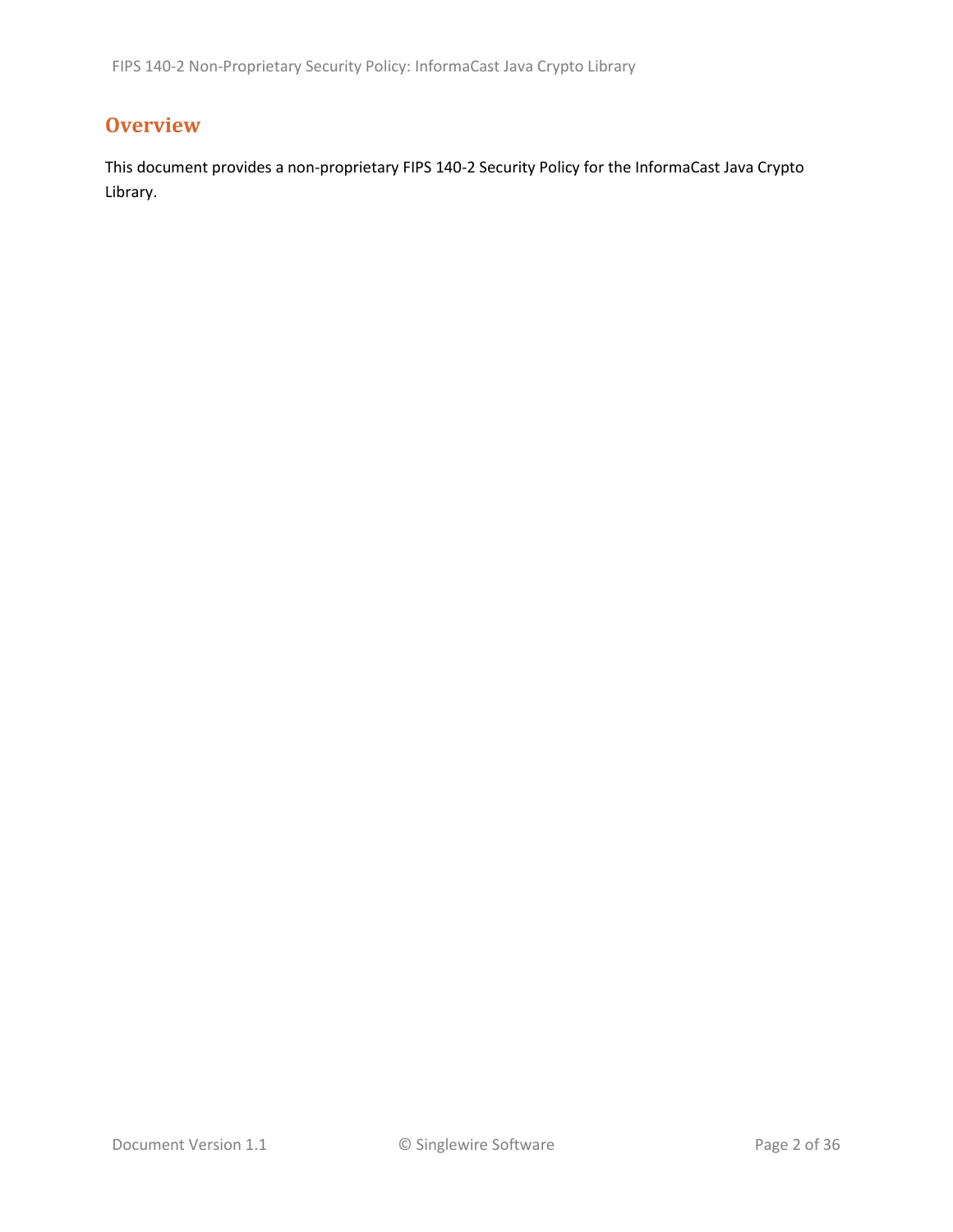## **Table of Contents**

| 1.1            |  |  |  |  |  |  |  |
|----------------|--|--|--|--|--|--|--|
| 1.2            |  |  |  |  |  |  |  |
| 1.3            |  |  |  |  |  |  |  |
| 1.4            |  |  |  |  |  |  |  |
| $\overline{2}$ |  |  |  |  |  |  |  |
| 2.1            |  |  |  |  |  |  |  |
| 2.1.1          |  |  |  |  |  |  |  |
| 2.1.2          |  |  |  |  |  |  |  |
| 2.1.3          |  |  |  |  |  |  |  |
| 2.1.4          |  |  |  |  |  |  |  |
| 2.1.5          |  |  |  |  |  |  |  |
| 2.1.6          |  |  |  |  |  |  |  |
| 2.2            |  |  |  |  |  |  |  |
| 2.2.1          |  |  |  |  |  |  |  |
| 2.2.2          |  |  |  |  |  |  |  |
| 2.3            |  |  |  |  |  |  |  |
| 2.4            |  |  |  |  |  |  |  |
| 2.4.1          |  |  |  |  |  |  |  |
| 2.4.2          |  |  |  |  |  |  |  |
| 2.5            |  |  |  |  |  |  |  |
| 2.6            |  |  |  |  |  |  |  |
| 2.6.1          |  |  |  |  |  |  |  |
| 2.7            |  |  |  |  |  |  |  |
| 2.7.1          |  |  |  |  |  |  |  |
| 2.7.2          |  |  |  |  |  |  |  |
| 2.8            |  |  |  |  |  |  |  |
| 3              |  |  |  |  |  |  |  |
| 3.1            |  |  |  |  |  |  |  |
| 3.1.1          |  |  |  |  |  |  |  |
| 3.1.2          |  |  |  |  |  |  |  |
| 3.1.3          |  |  |  |  |  |  |  |
| 3.1.4          |  |  |  |  |  |  |  |
| 3.1.5          |  |  |  |  |  |  |  |
| 4              |  |  |  |  |  |  |  |
| 4.1            |  |  |  |  |  |  |  |
| 4.2            |  |  |  |  |  |  |  |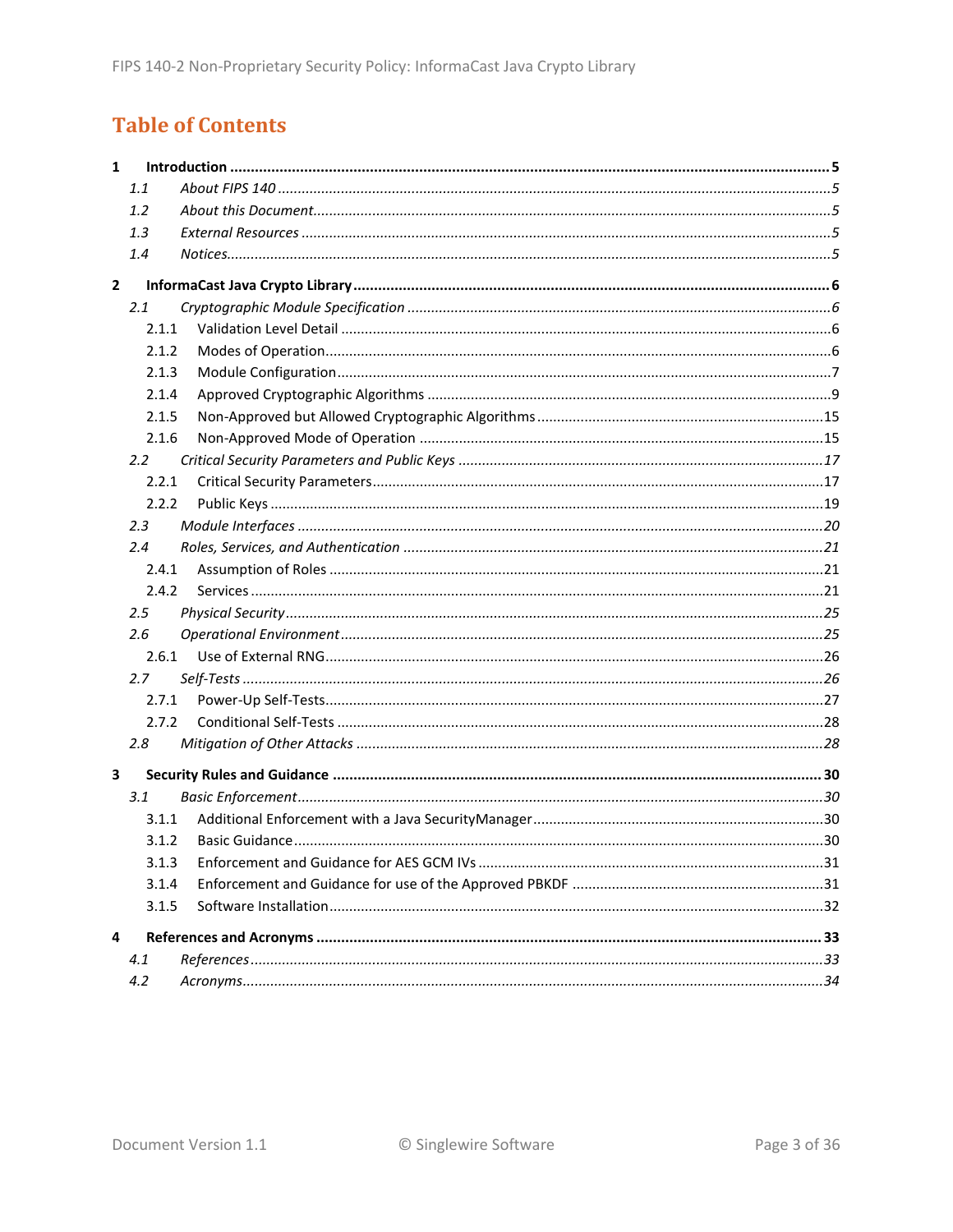## **List of Tables**

## **List of Figures**

|--|--|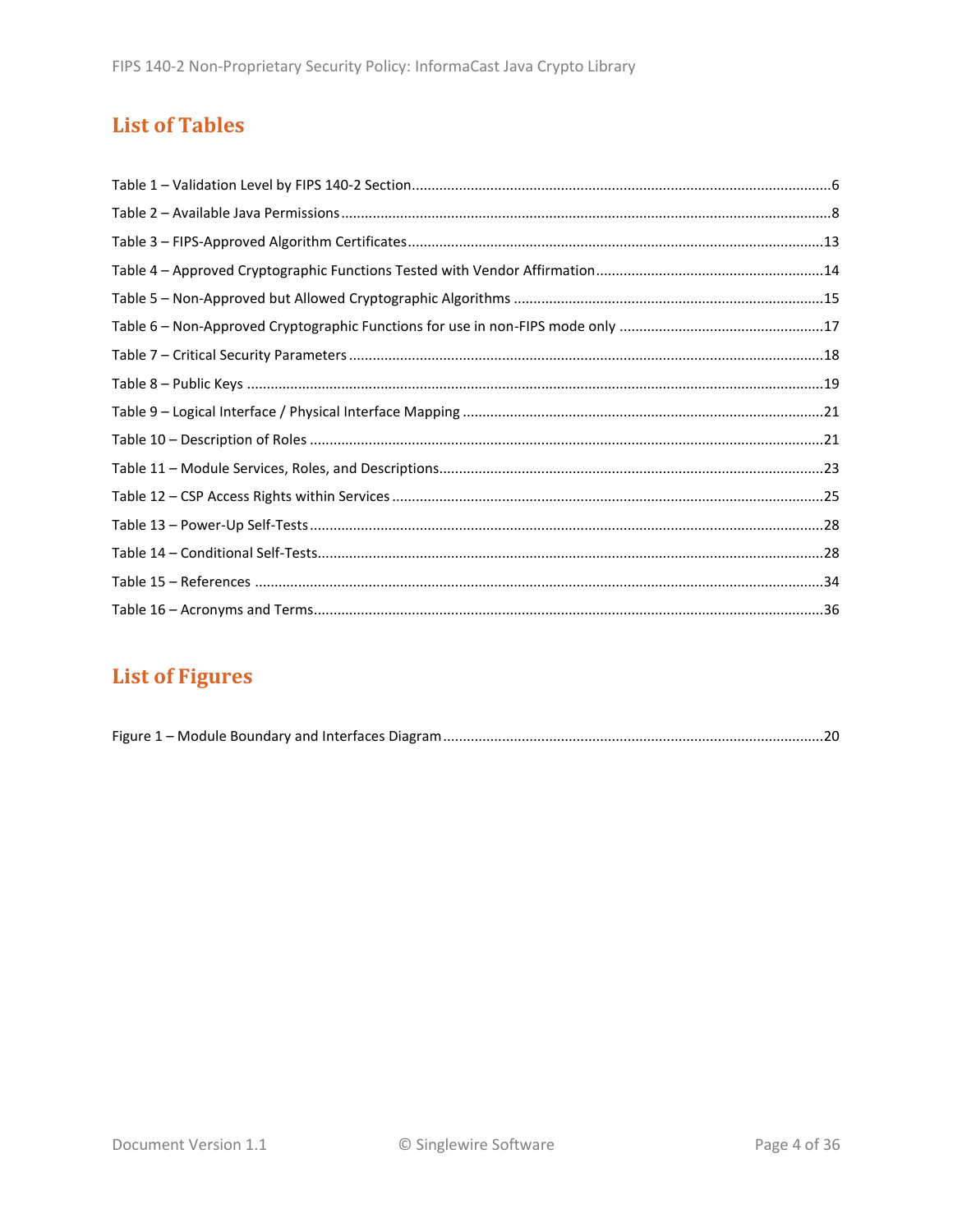## <span id="page-4-0"></span>**1 Introduction**

## <span id="page-4-1"></span>**1.1 About FIPS 140**

Federal Information Processing Standards Publication 140-2 — Security Requirements for Cryptographic Modules specifies requirements for cryptographic modules to be deployed in a Sensitive but Unclassified environment. The National Institute of Standards and Technology (NIST) and Canadian Centre for Cyber Security (CCCS) Cryptographic Module Validation Program (CMVP) run the FIPS 140 program. The NVLAP accredits independent testing labs to perform FIPS 140 testing; the CMVP validates modules meeting FIPS 140 validation. *Validated* is the term given to a module that is documented and tested against the FIPS 140 criteria.

More information is available on the CMVP website at [http://csrc.nist.gov/groups/STM/cmvp/index.html.](http://csrc.nist.gov/groups/STM/cmvp/index.html)

### <span id="page-4-2"></span>**1.2 About this Document**

This non-proprietary Cryptographic Module Security Policy for InformaCast Java Crypto Library from Singlewire Software ("Singlewire") provides an overview of the product and a high-level description of how it meets the overall Level 1 security requirements of FIPS 140-2.

The InformaCast Java Crypto Library may also be referred to as the "module" in this document.

#### <span id="page-4-3"></span>**1.3 External Resources**

The Singlewire website [\(https://www.singlewire.com/informacast\)](https://www.singlewire.com/informacast) contains information on Singlewire services and products. The Cryptographic Module Validation Program website contains links to the FIPS 140-2 certificate and Singlewire contact information.

### <span id="page-4-4"></span>**1.4 Notices**

This document may be freely reproduced and distributed in its entirety without modification.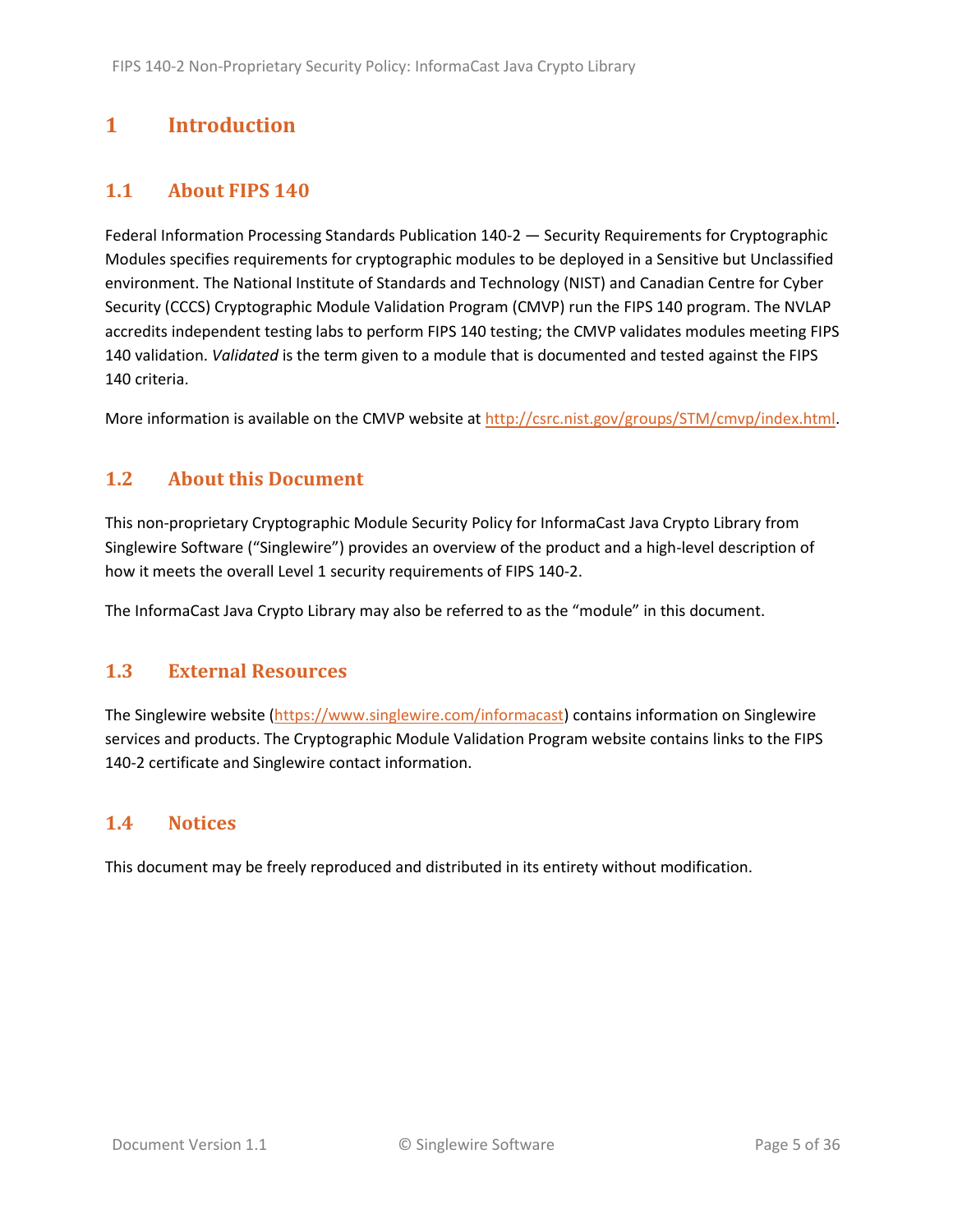## <span id="page-5-0"></span>**2 InformaCast Java Crypto Library**

## <span id="page-5-1"></span>**2.1 Cryptographic Module Specification**

InformaCast Java Crypto Library is the FIPS validated cryptographic module used by InformaCast 12.0.1.

The module's logical cryptographic boundary is the Java Archive (JAR) file (ccj-3.0.1.jar). The module is a multi-chip standalone embodiment installed on a General Purpose Device. The module is a software module and relies on the physical characteristics of the host platform. The module's physical cryptographic boundary is defined by the enclosure of the host platform.

All operations of the module occur via calls from host applications and their respective internal daemons/processes. As such there are no untrusted services calling the services of the module.

#### <span id="page-5-2"></span>**2.1.1 Validation Level Detail**

The following table lists the module's level of validation for each area in FIPS 140-2:

| <b>FIPS 140-2 Section Title</b>                              | <b>Validation Level</b> |
|--------------------------------------------------------------|-------------------------|
| Cryptographic Module Specification                           |                         |
| Cryptographic Module Ports and Interfaces                    | 1                       |
| Roles, Services, and Authentication                          | 1                       |
| <b>Finite State Model</b>                                    | 1                       |
| <b>Physical Security</b>                                     | N/A                     |
| <b>Operational Environment</b>                               | 1                       |
| Cryptographic Key Management                                 | 1                       |
| Electromagnetic Interference / Electromagnetic Compatibility |                         |
| Self-Tests                                                   | 1                       |
| Design Assurance                                             |                         |
| <b>Mitigation of Other Attacks</b>                           |                         |

**Table 1 – Validation Level by FIPS 140-2 Section**

### <span id="page-5-3"></span>**2.1.2 Modes of Operation**

The module supports two modes of operation: Approved and Non-approved. The module will be in FIPSapproved mode when the appropriate transition method is called. To verify that a module is in the Approved Mode of operation, the user can call a FIPS-approved mode status method (*CryptoServicesRegistrar.isInApprovedOnlyMode()*). If the module is configured to allow approved and non-approved mode operation, a call to *CryptoServicesRegistrar.setApprovedMode(true)* will switch the current thread of user control into approved mode.

In FIPS-approved mode, the module will not provide non-approved algorithms, therefore, exceptions will be called if the user tries to access non-approved algorithms in the Approved Mode.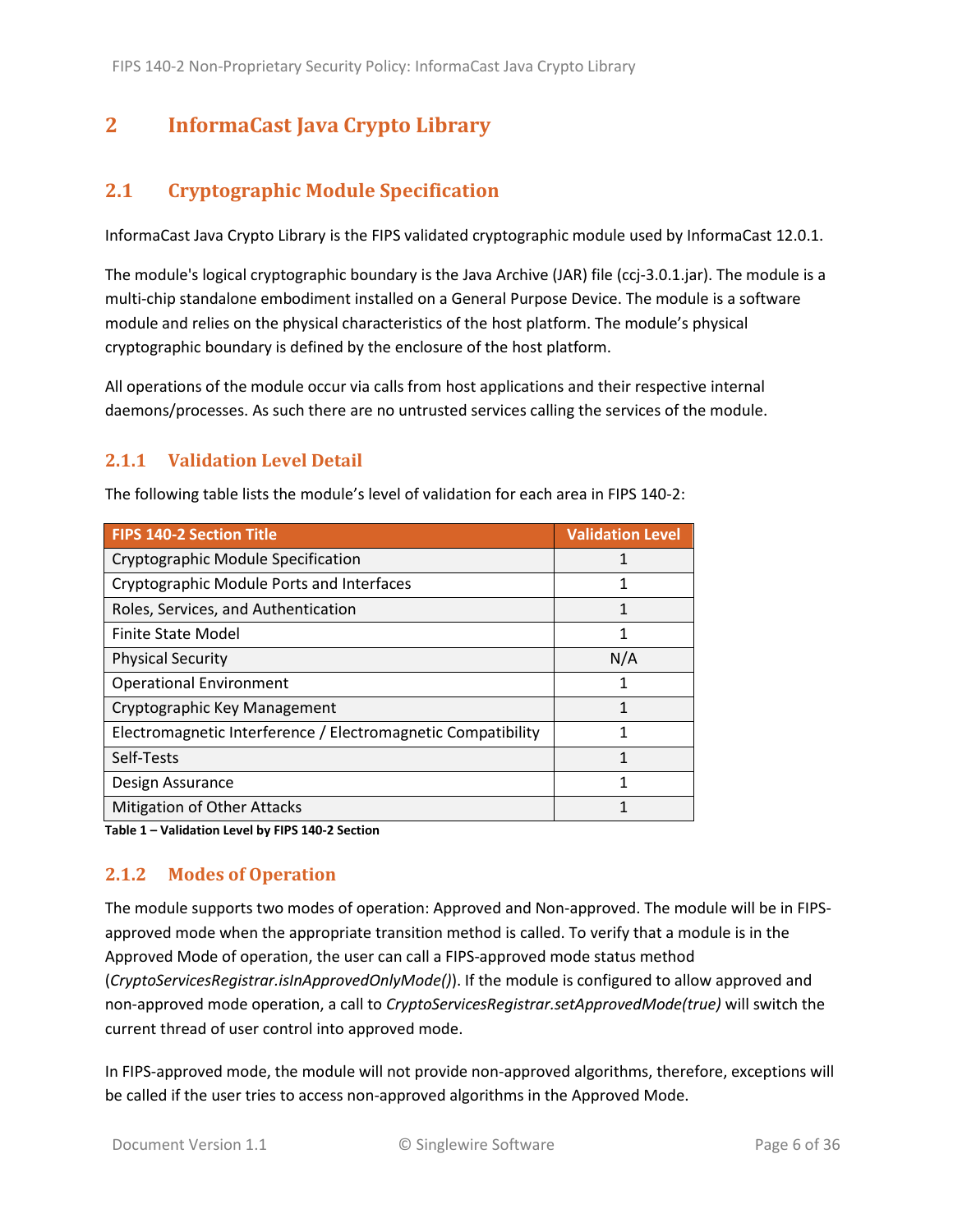### <span id="page-6-0"></span>**2.1.3 Module Configuration**

In default operation, the module will start with both approved and non-approved mode enabled.

If the module detects that the system property *com.safelogic.cryptocomply.fips.approved\_only* is set to *true* the module will start in approved mode and non-approved mode functionality will not be available.

If the underlying JVM is running with a Java Security Manager installed, the module will be running in approved mode with secret and private key export disabled.

Use of the module with a Java Security Manager requires the setting of some basic permissions to allow the module HMAC-SHA-256 software integrity test to take place as well as to allow the module itself to examine secret and private keys. The basic permissions required for the module to operate correctly with a Java Security Manager are indicated by a Y in the **Req** column of Table 2 – [Available Java Permissions.](#page-7-0)

| <b>Permission</b>        | <b>Settings</b>               | Req | <b>Usage</b>               |
|--------------------------|-------------------------------|-----|----------------------------|
| RuntimePermission        | "getProtectionDomain"         | Y   | Allows checksum to be      |
|                          |                               |     | carried out on jar         |
| RuntimePermission        | "accessDeclaredMembers"       | Y   | Allows use of reflection   |
|                          |                               |     | API within the provider    |
| PropertyPermission       | "java.runtime.name", "read"   | N   | Only if configuration      |
|                          |                               |     | properties are used        |
| SecurityPermission       | "putProviderProperty.BCFIPS"  | N   | Only if provider installed |
|                          |                               |     | during execution           |
| CryptoServicesPermission | "unapprovedModeEnabled"       | N   | Only if unapproved         |
|                          |                               |     | mode algorithms            |
|                          |                               |     | required                   |
| CryptoServicesPermission | "changeToApprovedModeEnabled" | N   | Only if threads allowed    |
|                          |                               |     | to change modes            |
| CryptoServicesPermission | "exportSecretKey"             | N   | To allow export of secret  |
|                          |                               |     | keys only                  |
| CryptoServicesPermission | "exportPrivateKey"            | N   | To allow export of         |
|                          |                               |     | private keys only          |
| CryptoServicesPermission | "exportKeys"                  | Y   | Required to be applied     |
|                          |                               |     | for the module itself.     |
|                          |                               |     | Optional for any other     |
|                          |                               |     | codebase.                  |
| CryptoServicesPermission | "tlsNullDigestEnabled"        | N   | Only required for TLS      |
|                          |                               |     | digest calculations        |
| CryptoServicesPermission | "tlsPKCS15KeyWrapEnabled"     | N   | Only required if TLS is    |
|                          |                               |     | used with RSA              |
|                          |                               |     | encryption                 |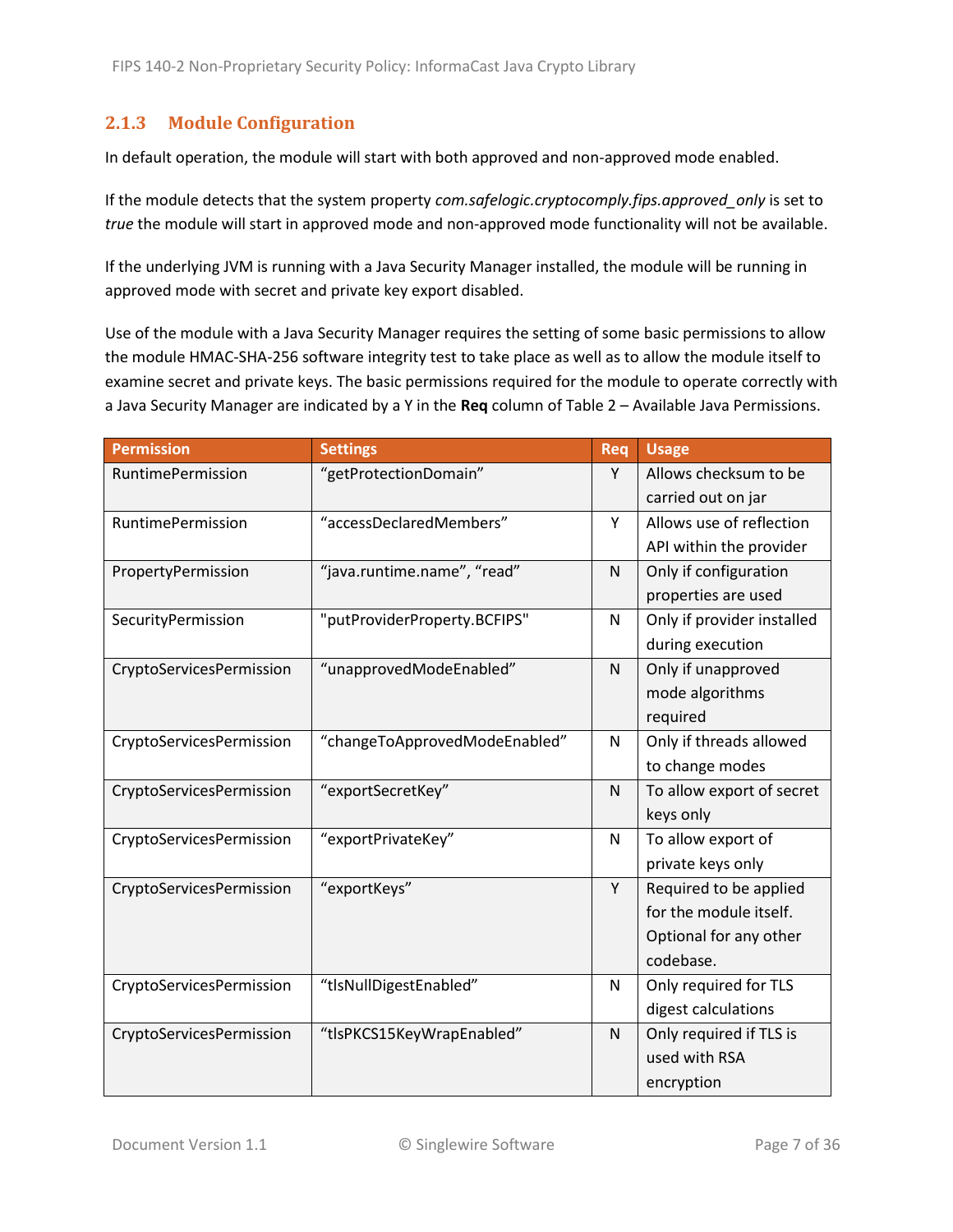| <b>Permission</b>        | <b>Settings</b>        | Reg | <b>Usage</b>                   |
|--------------------------|------------------------|-----|--------------------------------|
| CryptoServicesPermission | "tlsAlgorithmsEnabled" | N   | <b>Enables both NullDigest</b> |
|                          |                        |     | and PKCS15KeyWrap              |
| CryptoServicesPermission | "defaultRandomConfig"  | N   | Allows setting of default      |
|                          |                        |     | SecureRandom                   |
| CryptoServicesPermission | "threadLocalConfig"    | N   | Required to set a thread       |
|                          |                        |     | local property in the          |
|                          |                        |     | CryptoServicesRegistrar        |
| CryptoServicesPermission | "globalConfig"         | N   | Required to set a global       |
|                          |                        |     | property in the                |
|                          |                        |     | CryptoServicesRegistrar        |

<span id="page-7-0"></span>**Table 2 – Available Java Permissions**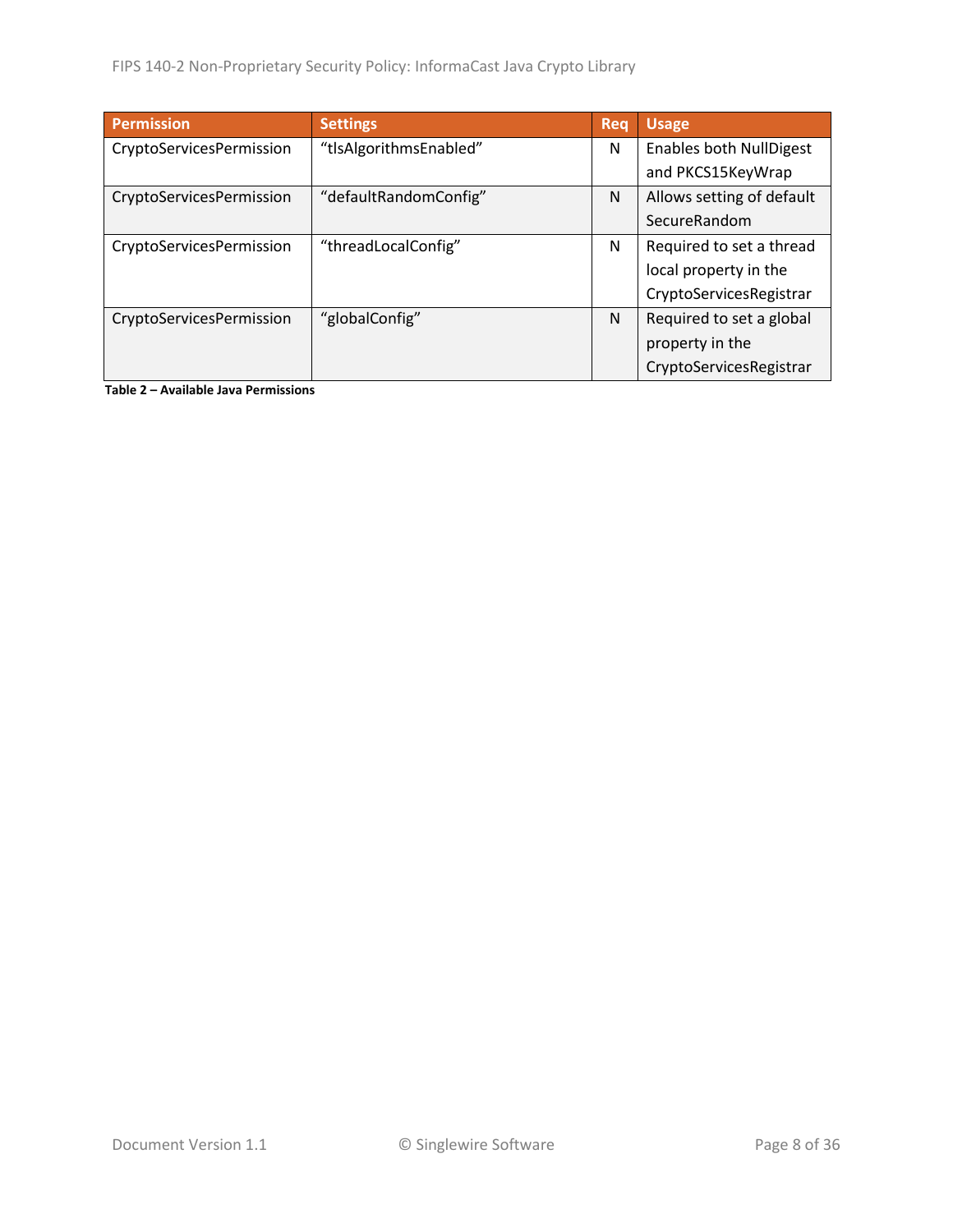### **2.1.4 Approved Cryptographic Algorithms**

The module's cryptographic algorithm implementations have received the following certificate numbers from the Cryptographic Algorithm Validation Program.

<span id="page-8-0"></span>

| <b>CAVP Cert.</b> | <b>Algorithm</b>      | <b>Standard</b> | <b>Mode/Method</b> | <b>Key Lengths, Curves or Moduli</b> | <b>Use</b>                   |
|-------------------|-----------------------|-----------------|--------------------|--------------------------------------|------------------------------|
| 4702              | <b>AES</b>            | <b>FIPS 197</b> | ECB, CBC, OFB,     | 128, 192, 256                        | Encryption, Decryption       |
|                   |                       | SP 800-38A      | CFB8, CFB128, CTR  |                                      |                              |
| Based on          | <b>AES-CBC</b>        | Addendum to     | CBC-CS1,           | 128, 192, 256                        | Encryption, Decryption       |
| 4702              | Ciphertext            | SP 800-38A,     | CBC-CS2,           |                                      |                              |
|                   | <b>Stealing (CS)</b>  | Oct 2010        | CBC-CS3            |                                      |                              |
| 4702              | <b>CCM</b>            | SP 800-38C      | <b>AES</b>         | 128, 192, 256                        | Generation, Authentication   |
| 4702 (AES)        | <b>CMAC</b>           | SP 800-38B      | AES, Triple-DES    | AES with 128, 192, 256               | Generation, Authentication   |
| 2494 (Triple-     |                       |                 |                    | Triple-DES with                      |                              |
| DES)              |                       |                 |                    | $2$ -key <sup>1</sup> ,              |                              |
|                   |                       |                 |                    | 3-key                                |                              |
| 4702              | GCM/GMAC <sup>2</sup> | SP 800-38D      | <b>AES</b>         | 128, 192, 256                        | Generation, Authentication   |
| 1600              | <b>DRBG</b>           | SP 800-90A      | Hash DRBG, HMAC    | 112, 128, 192, 256                   | <b>Random Bit Generation</b> |
|                   |                       |                 | DRBG,              |                                      |                              |
|                   |                       |                 | <b>CTR DRBG</b>    |                                      |                              |

 $12^{20}$  block limit is enforced by module for legacy operations only

 $2$  GCM with an internally generated IV, see section 3.1.3 concerning external IVs. IV generation is compliant with IG A.5.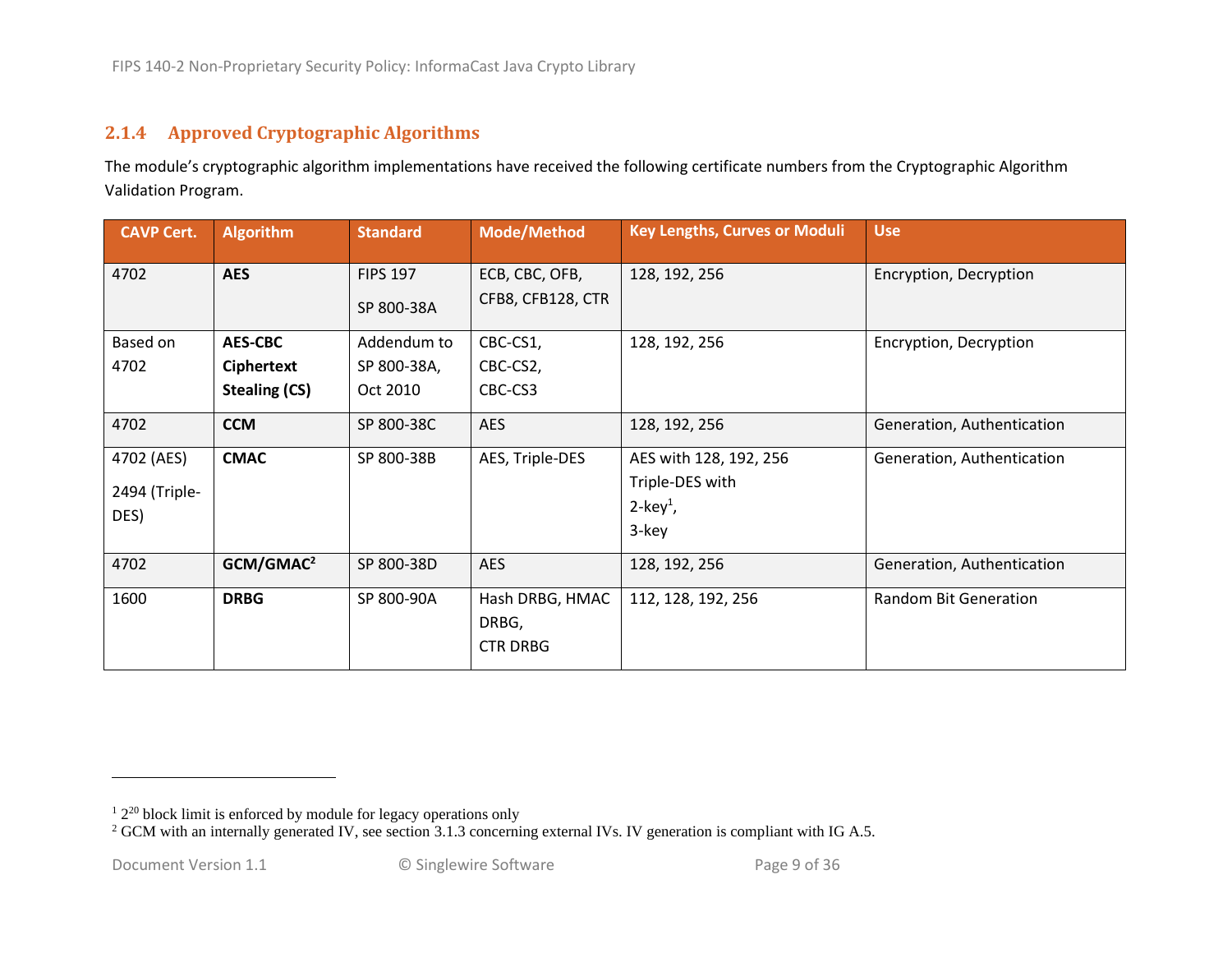| <b>CAVP Cert.</b>  | <b>Algorithm</b> | <b>Standard</b> | <b>Mode/Method</b>                                                                                                                                      | <b>Key Lengths, Curves or Moduli</b>                                                                                                                                                                          | <b>Use</b>                        |
|--------------------|------------------|-----------------|---------------------------------------------------------------------------------------------------------------------------------------------------------|---------------------------------------------------------------------------------------------------------------------------------------------------------------------------------------------------------------|-----------------------------------|
| 1244               | DSA <sup>3</sup> | FIPS 186-4      | PQG Generation,<br>PQG Verification,<br><b>Key Pair</b><br>Generation,<br>Signature<br>Generation,<br>Signature<br>Verification                         | 1024, 2048, 3072 bits (1024 only<br>for SigVer)                                                                                                                                                               | <b>Digital Signature Services</b> |
| 1160<br>1343 (CVL) | <b>ECDSA</b>     | FIPS 186-4      | Signature<br>Generation<br>Component, Key<br>Pair Generation,<br>Signature<br>Generation,<br>Signature<br>Verification, Public<br><b>Key Validation</b> | P-192*, P-224, P-256, P-384, P-<br>521,<br>K-163*, K-233, K-283, K-409, K-<br>571,<br>$B-163^*$ ,<br>B-233, B-283, B-409, B-571<br>* Curves only used for Signature<br>Verification and Public Key Validation | <b>Digital Signature Services</b> |
| 3114               | <b>HMAC</b>      | FIPS 198-1      | $SHA-1$ ,<br>SHA-224,<br>SHA-256,<br>SHA-384,<br>SHA-512,<br>SHA-512/224,<br>SHA-512/256                                                                | Various (KS <bs, ks="">BS)</bs,>                                                                                                                                                                              | Generation, Authentication        |

<sup>3</sup> DSA signature generation with SHA-1 is only for use with protocols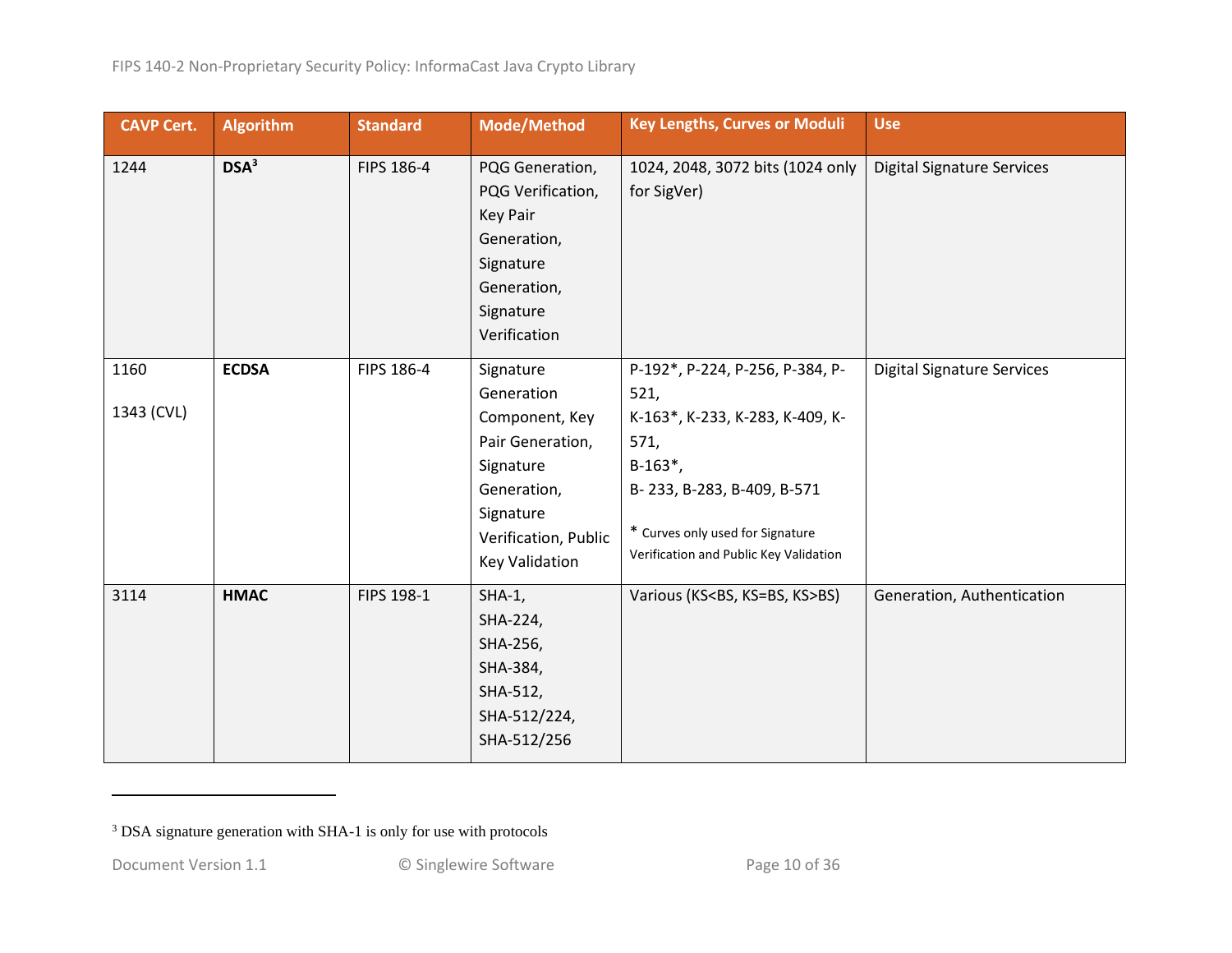| <b>CAVP Cert.</b> | <b>Algorithm</b>                                                     | <b>Standard</b> | Mode/Method                                                                                      | <b>Key Lengths, Curves or Moduli</b>                                                                                                             | <b>Use</b>              |
|-------------------|----------------------------------------------------------------------|-----------------|--------------------------------------------------------------------------------------------------|--------------------------------------------------------------------------------------------------------------------------------------------------|-------------------------|
| 130               | KAS <sup>4</sup>                                                     | SP 800-56A      | KAS-FFC,<br>KAS-ECC                                                                              | FB (L=2048, N=224),<br>FC (L=2048, N=256),<br>EB (P-224), EC (P-256),<br>ED (P-384), EE (P-521)                                                  | Key Agreement           |
| 1344 (CVL)        | <b>KAS Component</b>                                                 | SP 800-56A      | <b>ECC-CDH Primitive</b>                                                                         | P-224, P-256, P-384, P-521, K-<br>233, K-283, K-409, K-571, B-233,<br>B-283, B-409, B-571                                                        | Key Agreement Primitive |
| 1342 (CVL)        | <b>KDF, Existing</b><br><b>Application-</b><br>Specific <sup>5</sup> | SP 800-135      | TLS v1.0/1.1 KDF,<br>TLS 1.2 KDF, SSH<br>KDF, X9.63 KDF,<br><b>IKEV2 KDF, SRTP</b><br><b>KDF</b> | Various (See CVL #1342 for<br>details)                                                                                                           | <b>KDF Services</b>     |
| 145               | <b>KBKDF, using</b><br>Pseudorandom<br>Functions <sup>6</sup>        | SP 800-108      | Counter Mode,<br>Feedback Mode,<br>Double-Pipeline<br><b>Iteration Mode</b>                      | CMAC-based KDF with AES, 2-<br>key Triple-DES, 3-key Triple-DES<br>or HMAC-based KDF with SHA-1,<br>SHA-224, SHA-256, SHA-384,<br><b>SHA-512</b> | <b>KDF Services</b>     |

<sup>&</sup>lt;sup>4</sup> Keys are not established directly into the module using the key agreement algorithms

<sup>&</sup>lt;sup>5</sup> These protocols have not been reviewed or tested by the CAVP and CMVP.

<sup>&</sup>lt;sup>6</sup> Note: CAVP testing is not provided for use of the PRFs SHA-512/224 and SHA-512/256. These must not be used in approved mode.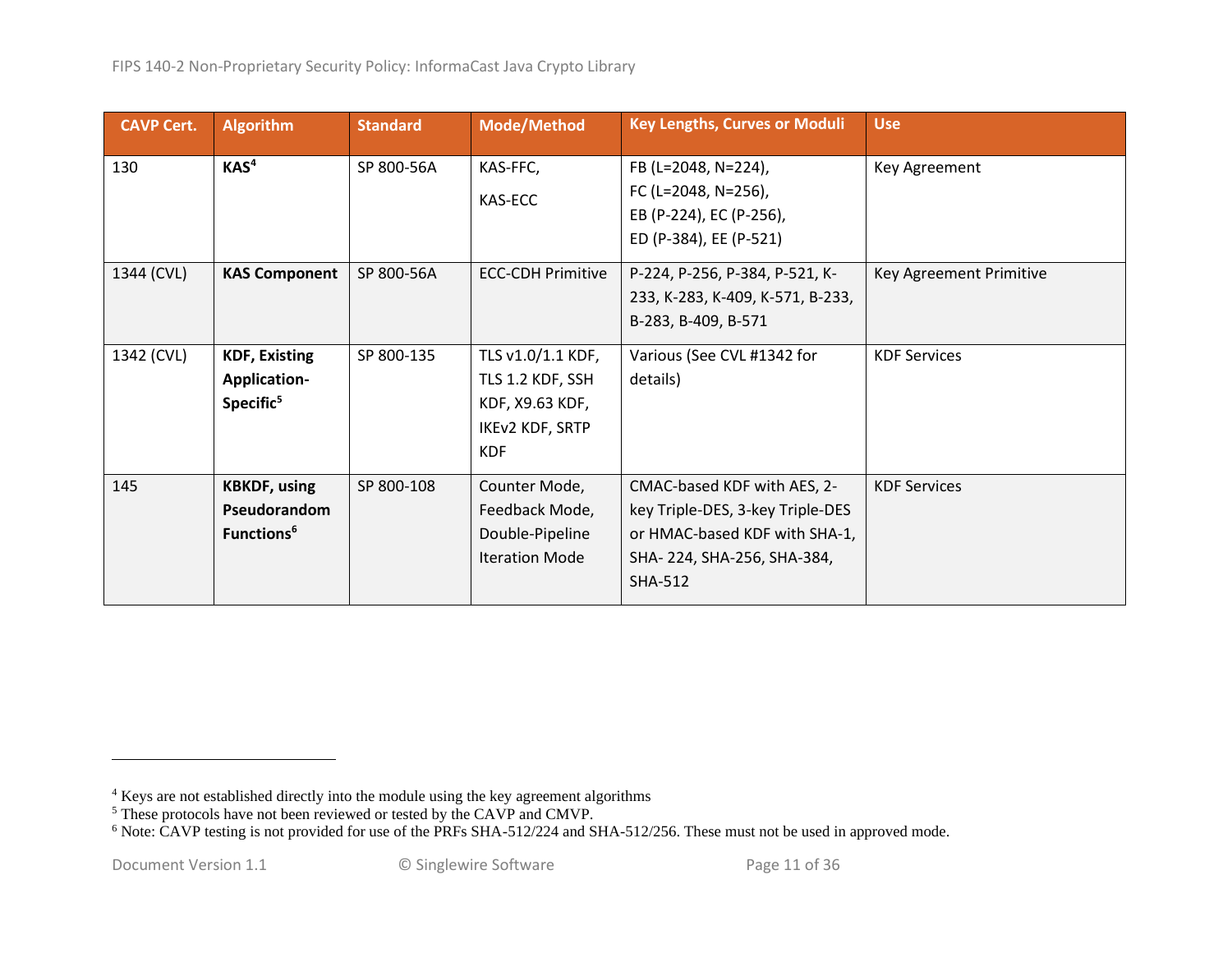| <b>CAVP Cert.</b>                   | <b>Algorithm</b>                                                        | <b>Standard</b>                 | Mode/Method                                                                             | <b>Key Lengths, Curves or Moduli</b>                                       | <b>Use</b>                                                                                                                                                                                                                           |
|-------------------------------------|-------------------------------------------------------------------------|---------------------------------|-----------------------------------------------------------------------------------------|----------------------------------------------------------------------------|--------------------------------------------------------------------------------------------------------------------------------------------------------------------------------------------------------------------------------------|
| 4702 (AES)<br>2494 (Triple-<br>DES) | <b>Key Wrapping</b><br><b>Using Block</b><br>Ciphers (KTS) <sup>7</sup> | SP 800-38F                      | KW, KWP, TKW                                                                            | AES-128, AES-192, AES-256, 3-<br>key Triple-DES                            | <b>Key Transport</b><br>For AES, the key establishment<br>methodology provides between<br>128 and 256 bits of encryption<br>strength<br>For Triple-DES, key establishment<br>methodology provides 112 bits of<br>encryption strength |
| 2562<br>1345 (CVL)                  | <b>RSA</b>                                                              | FIPS 186-4<br><b>FIPS 186-2</b> | Padding from:<br>ANSI X9.31-1998<br>PKCS #1 v2.1 (PSS<br>and PKCS1.5)                   | 1024, 1536, 2048, 3072, 4096<br>bits (1024, 1536, 4096 only for<br>SigVer) | Key Pair Generation, Signature<br>Generation, Signature Verification,<br><b>Component Test</b>                                                                                                                                       |
| 3849                                | <b>SHS</b>                                                              | FIPS 180-4                      | $SHA-1,$<br>SHA-224,<br>SHA-256,<br>SHA-384,<br>SHA-512,<br>SHA-512/224,<br>SHA-512/256 | N/A                                                                        | Digital Signature Generation,<br>Digital Signature Verification, non-<br><b>Digital Signature Applications</b>                                                                                                                       |

<sup>7</sup> Keys are not established directly into the module using key unwrapping.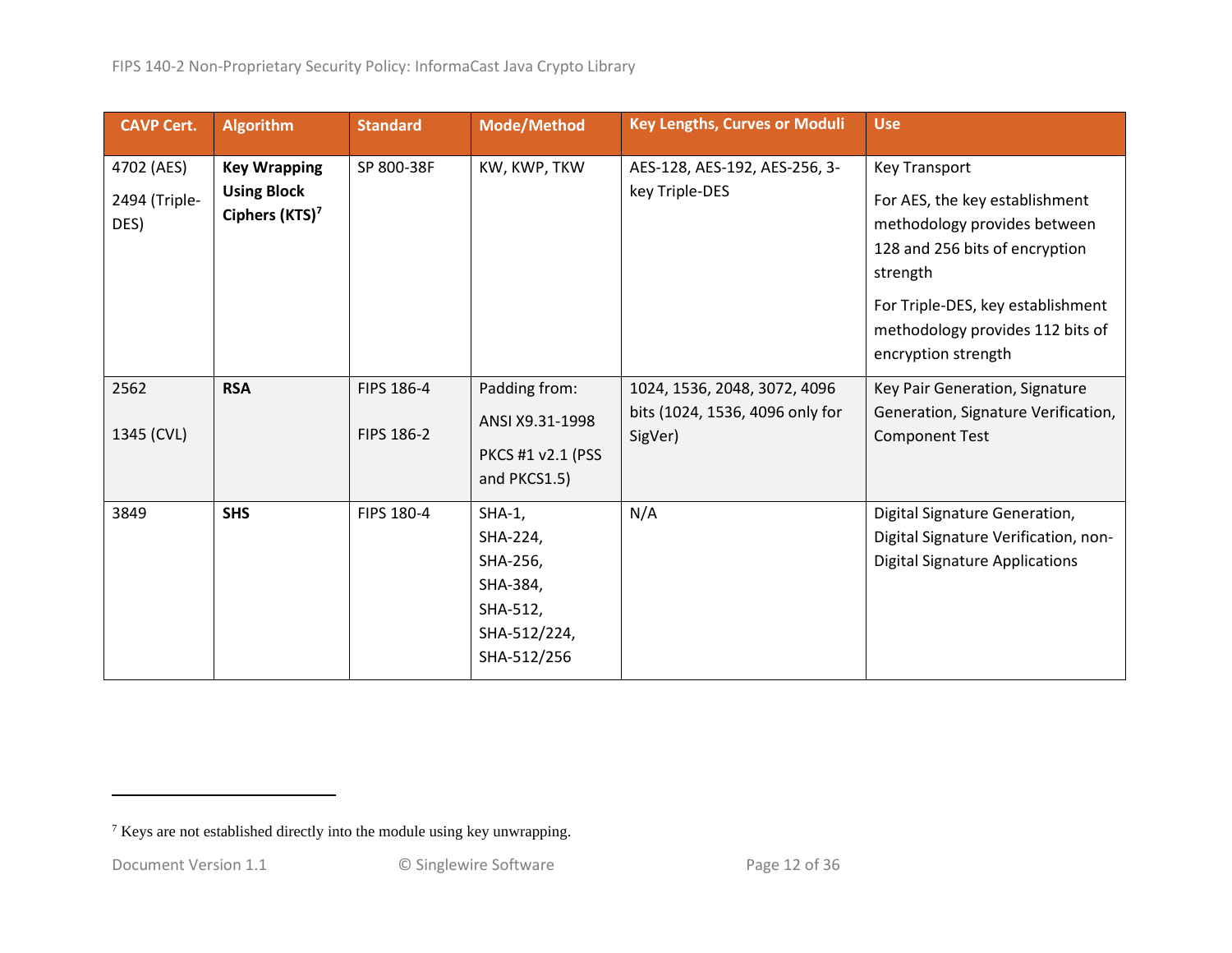| <b>CAVP Cert.</b> | <b>Algorithm</b>    | <b>Standard</b> | <b>Mode/Method</b>                                                        | <b>Key Lengths, Curves or Moduli</b>    | <b>Use</b>                                                                                                     |
|-------------------|---------------------|-----------------|---------------------------------------------------------------------------|-----------------------------------------|----------------------------------------------------------------------------------------------------------------|
| 24                | <b>SHA-3, SHAKE</b> | <b>FIPS 202</b> | SHA3-224,<br>SHA3-256,<br>SHA3-384,<br>SHA3-512,<br>SHAKE128,<br>SHAKE256 | N/A                                     | Digital Signature Generation,<br>Digital Signature Verification, non-<br><b>Digital Signature Applications</b> |
| 2494              | <b>Triple-DES</b>   | SP 800-67       | TECB, TCBC,<br>TCFB64, TCFB8,<br>TOFB, CTR                                | 2-key <sup>8</sup> , 3-key <sup>9</sup> | Encryption, Decryption                                                                                         |

**Table 3 – FIPS-Approved Algorithm Certificates**

 $82^{20}$  block limit is enforced by the module, encryption is disabled.

 $9^9$  3-key Triple-DES encryption must not be used for more than  $2^{32}$  blocks for any given key.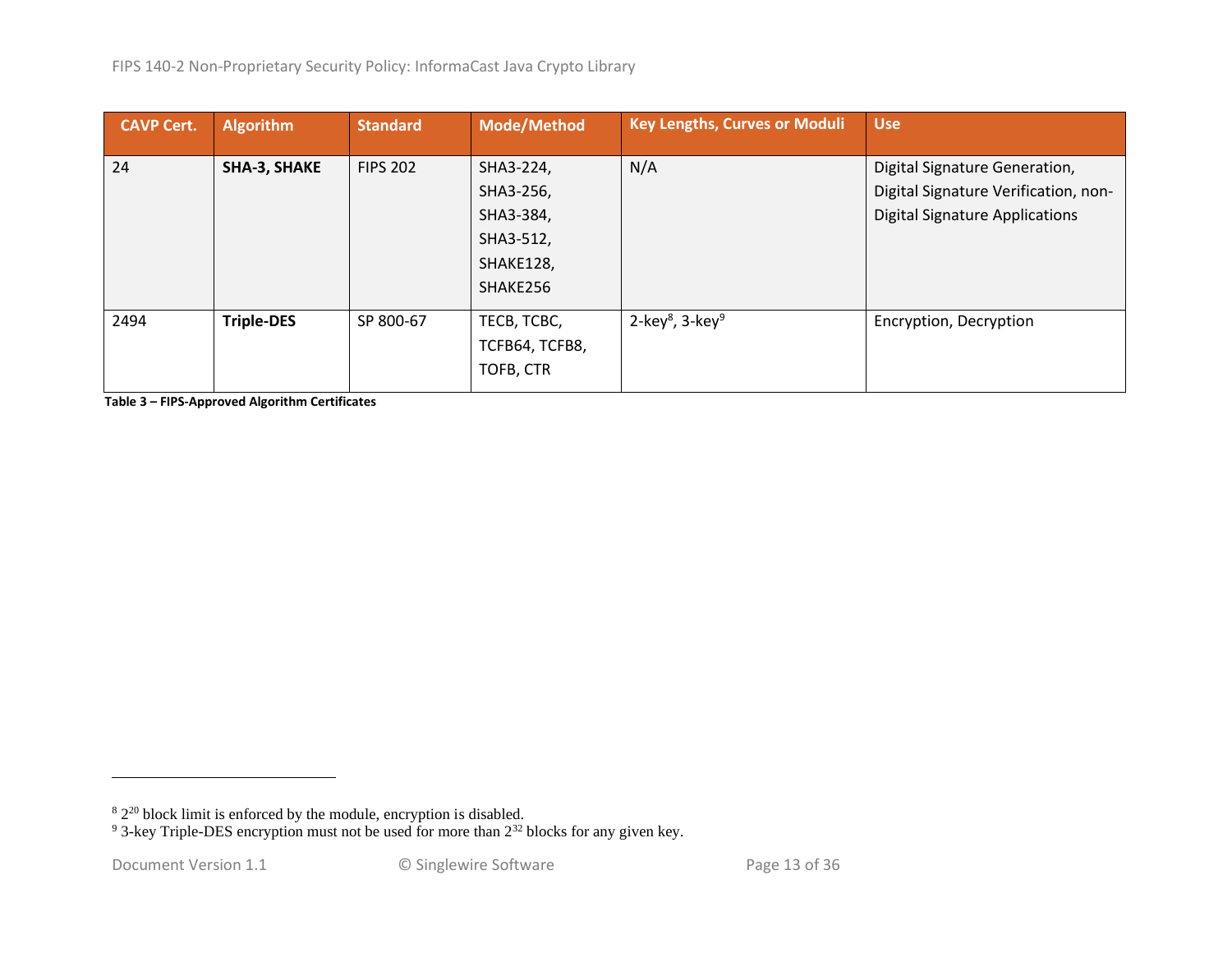The following Approved cryptographic algorithms were implemented with vendor affirmation.

| <b>Algorithm</b>                       | <b>IG Reference</b> | <b>Use</b>                                                     |
|----------------------------------------|---------------------|----------------------------------------------------------------|
| CKG using output from                  | Vendor Affirmed IG  | $[SP 800-133]$                                                 |
| <b>DRBG</b>                            | D.12                | Section 6.1 (Asymmetric from DRBG)                             |
|                                        |                     | Section 7.1 (Symmetric from DRBG)                              |
|                                        |                     | Using DRBG #1600                                               |
| KAS <sup>10</sup> using SHA-512/224 or | Vendor Affirmed IG  | [SP 800-56A-rev2]                                              |
| SHA-512/256                            | A.3, D.1-rev2       | Parameter sets/Key sizes: FB, FC, EB, EC, ED, EE <sup>11</sup> |
|                                        |                     | Using CVL #1344                                                |
| KDF, Password-Based                    | Vendor Affirmed IG  | [SP 800-132]                                                   |
|                                        | D.6                 | Options: PBKDF with Option 1a                                  |
|                                        |                     | Functions: HMAC-based KDF using SHA-1, SHA-                    |
|                                        |                     | 224, SHA-256, SHA-384, SHA-512                                 |
|                                        |                     | Using HMAC #3114                                               |
| <b>Key Wrapping Using RSA</b>          | Vendor Affirmed IG  | [SP 800-56B]                                                   |
|                                        | D.4                 | RSA-KEMS-KWS with, and without, key                            |
|                                        |                     | confirmation                                                   |
|                                        |                     | Key sizes: 2048, 3072 bits                                     |
| <b>Key Transport Using RSA</b>         | Vendor Affirmed IG  | [SP 800-56B]                                                   |
|                                        | D.4                 | RSA-OAEP with, and without, key confirmation                   |
|                                        |                     | Key sizes: 2048, 3072 bits                                     |

**Table 4 – Approved Cryptographic Functions Tested with Vendor Affirmation**

<sup>&</sup>lt;sup>10</sup> Keys are not directly established into the module using key agreement or transport techniques.

<sup>&</sup>lt;sup>11</sup> Note: HMAC SHA-512/224 must not be used with EE.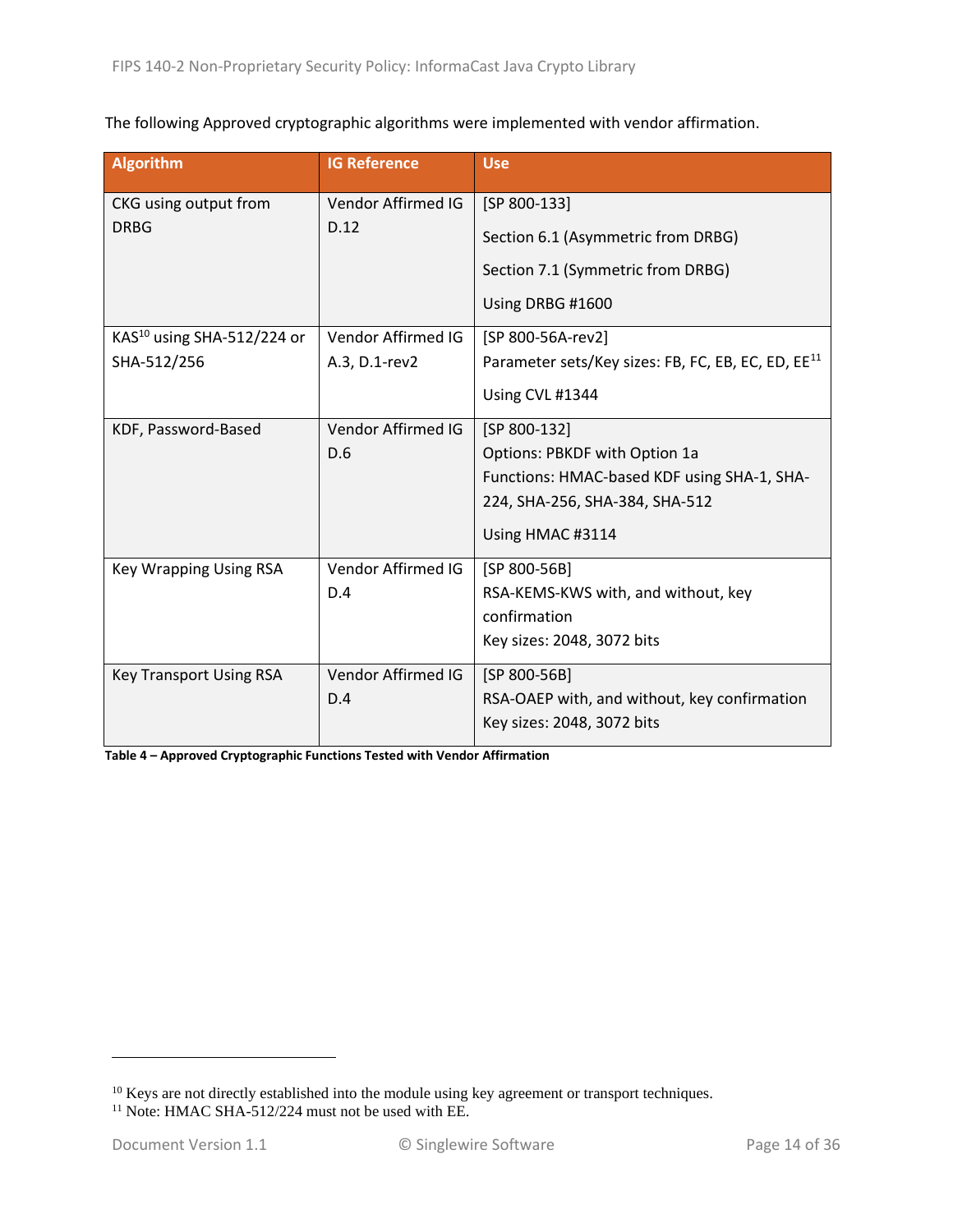### <span id="page-14-0"></span>**2.1.5 Non-Approved but Allowed Cryptographic Algorithms**

The module supports the following non-FIPS 140-2 approved but allowed algorithms that may be used in the Approved mode of operation.

| <b>Algorithm</b>                                     | <b>Use</b>                                                                                                                                                                                                                                                              |
|------------------------------------------------------|-------------------------------------------------------------------------------------------------------------------------------------------------------------------------------------------------------------------------------------------------------------------------|
| Non-SP 800-56A-rev2 Compliant<br><b>DH</b>           | [IG D.8]<br>Diffie-Hellman 2048-bit key agreement primitive for use with<br>system-level key establishment; not used by the module to<br>establish keys within the module (key agreement; key<br>establishment methodology provides 112 bits of encryption<br>strength) |
| Non-SP 800-56B compliant RSA<br><b>Key Transport</b> | [IG D.9]<br>RSA may be used by a calling application as part of a key<br>encapsulation scheme.<br>Key sizes: 2048 and 3072 bits (key wrapping; key establishment<br>methodology provides 112 or 128 bits of encryption strength)                                        |
| MD5 within TLS                                       | [IG D.2, IG 1.23 example 2a]                                                                                                                                                                                                                                            |

**Table 5 – Non-Approved but Allowed Cryptographic Algorithms**

#### <span id="page-14-1"></span>**2.1.6 Non-Approved Mode of Operation**

The module supports a non-approved mode of operation. The algorithms listed in this section are not to be used by the operator in the FIPS Approved mode of operation.

| <b>Algorithm</b>                     | <b>Use</b>              |
|--------------------------------------|-------------------------|
| AES (non-compliant $^{12}$ )         | Encryption, Decryption  |
| <b>ARC4 (RC4)</b>                    | Encryption, Decryption  |
| <b>Blowfish</b>                      | Encryption, Decryption  |
| <b>Camellia</b>                      | Encryption, Decryption  |
| CAST <sub>5</sub>                    | Encryption, Decryption  |
| <b>DES</b>                           | Encryption, Decryption  |
| DSA (non-compliant <sup>13</sup> )   | Public Key Cryptography |
| <b>DSTU4145</b>                      | Public Key Cryptography |
| ECDSA (non-compliant <sup>14</sup> ) | Public Key Cryptography |

<sup>&</sup>lt;sup>12</sup> Support for additional modes of operation.

 $13$  Deterministic signature calculation, support for additional digests, and key sizes.

<sup>&</sup>lt;sup>14</sup> Deterministic signature calculation, support for additional digests, and key sizes.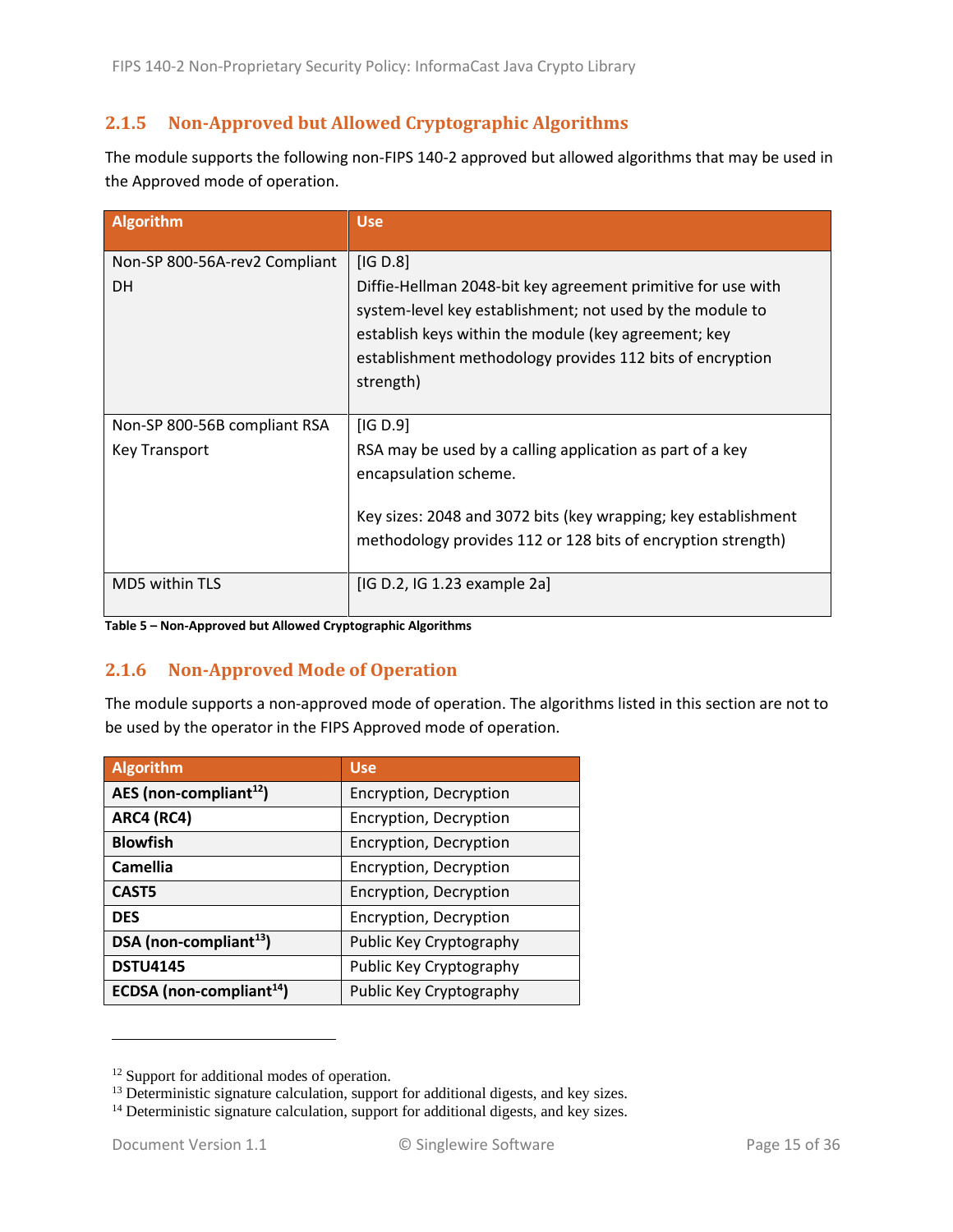| <b>Algorithm</b>                         | <b>Use</b>                      |
|------------------------------------------|---------------------------------|
| <b>ElGamal</b>                           | Public Key Cryptography         |
| GOST28147                                | Encryption, Decryption          |
| GOST3410-1994                            | Hashing                         |
| GOST3410-2001                            | Hashing                         |
| GOST3411                                 | Hashing                         |
| HMAC-GOST3411                            | Hashing                         |
| <b>IDEA</b>                              | Encryption, Decryption          |
| KAS (non-compliant <sup>15</sup> )       | <b>Key Agreement</b>            |
| KBKDF using SHA-512/224 or               | <b>KDF</b>                      |
| SHA-512/256 (non-compliant)              |                                 |
| M <sub>D</sub> <sub>5</sub>              | Hashing                         |
| <b>HMAC-MD5</b>                          | Hashing                         |
| <b>OpenSSL PBKDF</b>                     | <b>KDF</b>                      |
| PKCS#12 PBKDF                            | <b>KDF</b>                      |
| <b>PKCS#5 Scheme 1 PBKDF</b>             | <b>KDF</b>                      |
| RC <sub>2</sub>                          | Encryption, Decryption          |
| RIPEMD128                                | Hashing                         |
| HMAC-RIPEMD128                           | Hashing                         |
| RIPEMD-160                               | Hashing                         |
| HMAC-RIPEMD160                           | Hashing                         |
| RIPEMD256                                | Hashing                         |
| HMAC-RIPEMD256                           | Hashing                         |
| RIPEMD320                                | Hashing                         |
| HMAC-RIPEMD320                           | Hashing                         |
| <b>X9.31 PRNG</b>                        | <b>Random Number Generation</b> |
| RSA (non-compliant <sup>16</sup> )       | Public Key Cryptography         |
| RSA KTS (non-compliant <sup>17</sup> )   | Public Key Cryptography         |
| <b>SCrypt</b>                            | <b>KDF</b>                      |
| <b>SEED</b>                              | Encryption, Decryption          |
| <b>Serpent</b>                           | Encryption, Decryption          |
| <b>SipHash</b>                           | Hashing                         |
| <b>SHACAL-2</b>                          | Encryption, Decryption          |
| <b>TIGER</b>                             | Hashing                         |
| <b>HMAC-TIGER</b>                        | Hashing                         |
| TripleDES (non-compliant <sup>18</sup> ) | Encryption, Decryption          |

<sup>&</sup>lt;sup>15</sup> Support for additional key sizes and the establishment of keys of less than 112 bits of security strength.

<sup>&</sup>lt;sup>16</sup> Support for additional digests and signature formats, PKCS#1 1.5 key wrapping, support for additional key sizes.

 $17$  Support for additional key sizes and the establishment of keys of less than 112 bits of security strength.

<sup>&</sup>lt;sup>18</sup> Support for additional modes of operation.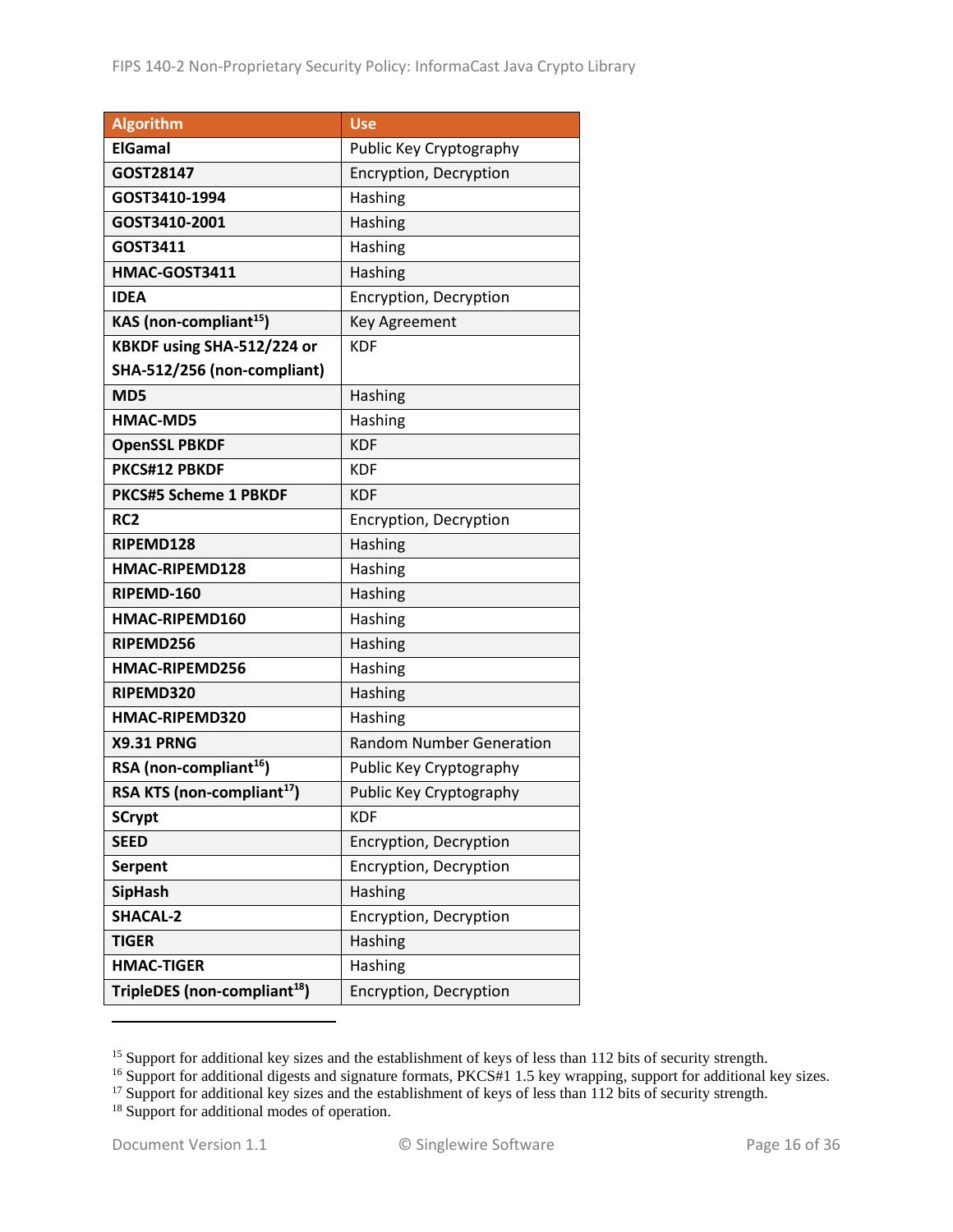| <b>Algorithm</b>                                                              | <b>Use</b>             |  |  |  |
|-------------------------------------------------------------------------------|------------------------|--|--|--|
| Twofish                                                                       | Encryption, Decryption |  |  |  |
| <b>WHIRLPOOL</b>                                                              | Hashing                |  |  |  |
| <b>HMAC-WHIRLPOOL</b>                                                         | Hashing                |  |  |  |
| Table C., New Amproved Counterpolity Functions for use in new FIDC mode apply |                        |  |  |  |

**Table 6 – Non-Approved Cryptographic Functions for use in non-FIPS mode only**

## <span id="page-16-0"></span>**2.2 Critical Security Parameters and Public Keys**

#### <span id="page-16-1"></span>**2.2.1 Critical Security Parameters**

The table below provides a complete list of Critical Security Parameters used within the module:

| <b>CSP</b>                    | <b>Description / Usage</b>                                                     |  |  |  |
|-------------------------------|--------------------------------------------------------------------------------|--|--|--|
| <b>AES Encryption Key</b>     | [FIPS-197, SP 800-56C, SP 800-38D, Addendum to SP 800-38A] AES                 |  |  |  |
|                               | $(128/192/256)$ encrypt key <sup>19</sup>                                      |  |  |  |
| <b>AES Decryption Key</b>     | [FIPS-197, SP 800-56C, SP 800-38D, Addendum to SP 800-38A] AES                 |  |  |  |
|                               | (128/192/256) decrypt key                                                      |  |  |  |
| <b>AES Authentication Key</b> | [FIPS-197] AES (128/192/256) CMAC/GMAC key                                     |  |  |  |
| <b>AES Wrapping Key</b>       | [SP 800-38F] AES (128/192/256) key wrapping key                                |  |  |  |
| DH Agreement key              | [SP 800-56A-rev2] Diffie-Hellman (>= 2048) private key agreement key           |  |  |  |
| DRBG(CTR AES)                 | V (128 bits) and AES key (128/192/256), entropy input (length dependent on     |  |  |  |
|                               | security strength)                                                             |  |  |  |
| DRBG(CTR Triple-DES)          | V (64 bits) and Triple-DES key (192), entropy input (length dependent on       |  |  |  |
|                               | security strength)                                                             |  |  |  |
| DRBG(Hash)                    | V (440/888 bits) and C (440/888 bits), entropy input (length dependent on      |  |  |  |
|                               | security strength)                                                             |  |  |  |
| DRBG(HMAC)                    | V (160/224/256/384/512 bits) and Key (160/224/256/384/512 bits), entropy       |  |  |  |
|                               | input (length dependent on security strength)                                  |  |  |  |
| <b>DSA Signing Key</b>        | [FIPS 186-4] DSA (2048/3072) signature generation key                          |  |  |  |
| <b>EC Agreement Key</b>       | [SP 800-56A-rev2] EC (All NIST defined B, K, and P curves >= 224 bits) private |  |  |  |
|                               | key agreement key                                                              |  |  |  |
| <b>EC Signing Key</b>         | [FIPS 186-4] ECDSA (All NIST defined B, K, and P curves >= 224 bits) signature |  |  |  |
|                               | generation key                                                                 |  |  |  |
| <b>HMAC Authentication</b>    | [FIPS 198-1] Keyed-Hash key (SHA-1, SHA-2). Key size determined by security    |  |  |  |
| Key                           | strength required (>= 112 bits)                                                |  |  |  |
| <b>IKEv2 Derivation</b>       | [SP 800-135] Secret value used in construction of key for the specified IKEv2  |  |  |  |
| <b>Function Secret Value</b>  | <b>PRF</b>                                                                     |  |  |  |

<sup>&</sup>lt;sup>19</sup> The AES-GCM key and IV are generated randomly per IG A.5, and the Initialization Vector (IV) is a minimum of 96 bits. In the event module power is lost and restored, the consuming application must ensure that any of its AES-GCM keys used for encryption or decryption are re-distributed.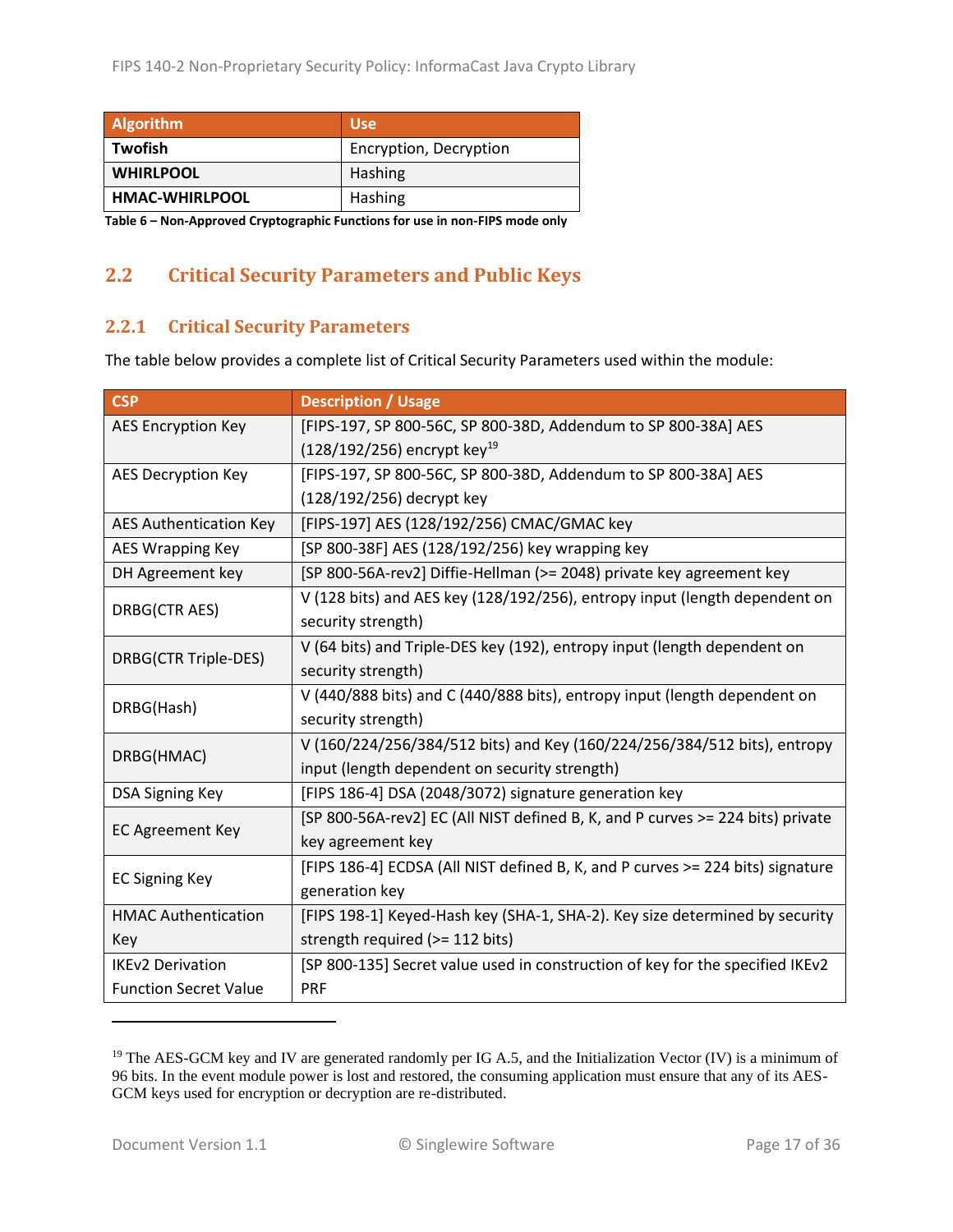| <b>CSP</b>                     | <b>Description / Usage</b>                                                   |
|--------------------------------|------------------------------------------------------------------------------|
| <b>PBKDF Secret Value</b>      | [SP 800-132] Secret value used in construction of Keyed-Hash key for the     |
|                                | specified PRF                                                                |
| <b>RSA Signing Key</b>         | [FIPS 186-4] RSA (>= 2048) signature generation key                          |
| RSA Key Transport Key          | [SP 800-56B] RSA (>=2048) key transport (decryption) key                     |
| SP 800-56A-rev2                | [SP 800-56A-rev2] Secret value used in construction of key for underlying    |
| Concatenation                  | <b>PRF</b>                                                                   |
| <b>Derivation Function</b>     |                                                                              |
| SP 800-108 KDF Secret          | [SP 800-108] Secret value used in construction of key for the specified PRF  |
| Value                          |                                                                              |
| <b>SRTP Derivation</b>         | [SP 800-135] Secret value used in construction of key for the specified SRTP |
| <b>Function Secret Value</b>   | <b>PRF</b>                                                                   |
| <b>SSH Derivation Function</b> | [SP 800-135] Secret value used in construction of key for the specified SSH  |
| <b>Secret Value</b>            | PRF                                                                          |
| <b>TLS KDF Secret Value</b>    | [SP 800-135] Secret value used in construction of Keyed-Hash key for the     |
|                                | specified TLS PRF                                                            |
| Triple-DES                     | [SP 800-67] Triple-DES (112/192) CMAC key                                    |
| Authentication Key             |                                                                              |
| <b>Triple-DES Encryption</b>   | [SP 800-67] Triple-DES (192) encryption key                                  |
| Key                            |                                                                              |
| <b>Triple-DES Decryption</b>   | [SP 800-67] Triple-DES (128/192) decryption key                              |
| Key                            |                                                                              |
| <b>Triple-DES Wrapping</b>     | [SP 800-38F] Triple-DES (192 bits) key wrapping/unwrapping key, (128         |
| Key                            | unwrapping only)                                                             |
| X9.63 KDF Secret Value         | [SP 800-135] Secret value used in construction of Keyed-Hash key for the     |
|                                | specified X9.63 PRF                                                          |

**Table 7 – Critical Security Parameters**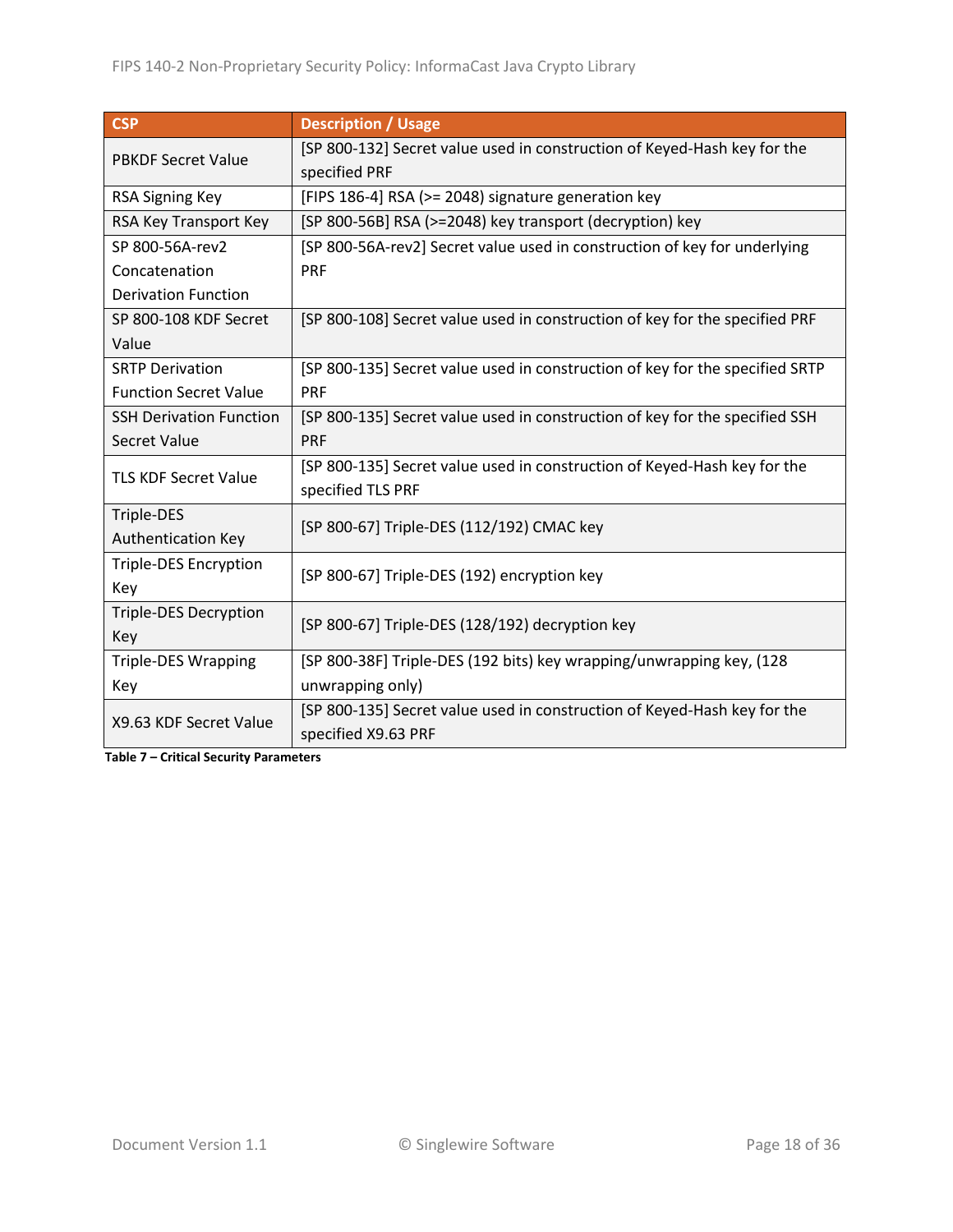## <span id="page-18-0"></span>**2.2.2 Public Keys**

| <b>Public Key</b>           | <b>Description / Usage</b>                                            |
|-----------------------------|-----------------------------------------------------------------------|
| DH Agreement Key            | [SP 800-56A-rev2] Diffie-Hellman (>= 2048) public key agreement key   |
| <b>DSA Verification Key</b> | [FIPS 186-4] DSA (1024/2048/3072) signature verification key          |
| <b>EC Agreement Key</b>     | [SP 800-56A-rev2] EC (All NIST defined B, K, and P curves) public key |
|                             | agreement key                                                         |
| <b>EC Verification Key</b>  | [FIPS 186-4] ECDSA (All NIST defined B, K, and P curves) signature    |
|                             | verification key                                                      |
| RSA Key Transport Key       | [SP 800-56B] RSA (>=2048) key transport (encryption) key              |
| <b>RSA Verification Key</b> | [FIPS 186-4] RSA (>= 1024) signature verification key                 |

The table below provides a complete list of the public keys used within the module:

**Table 8 – Public Keys**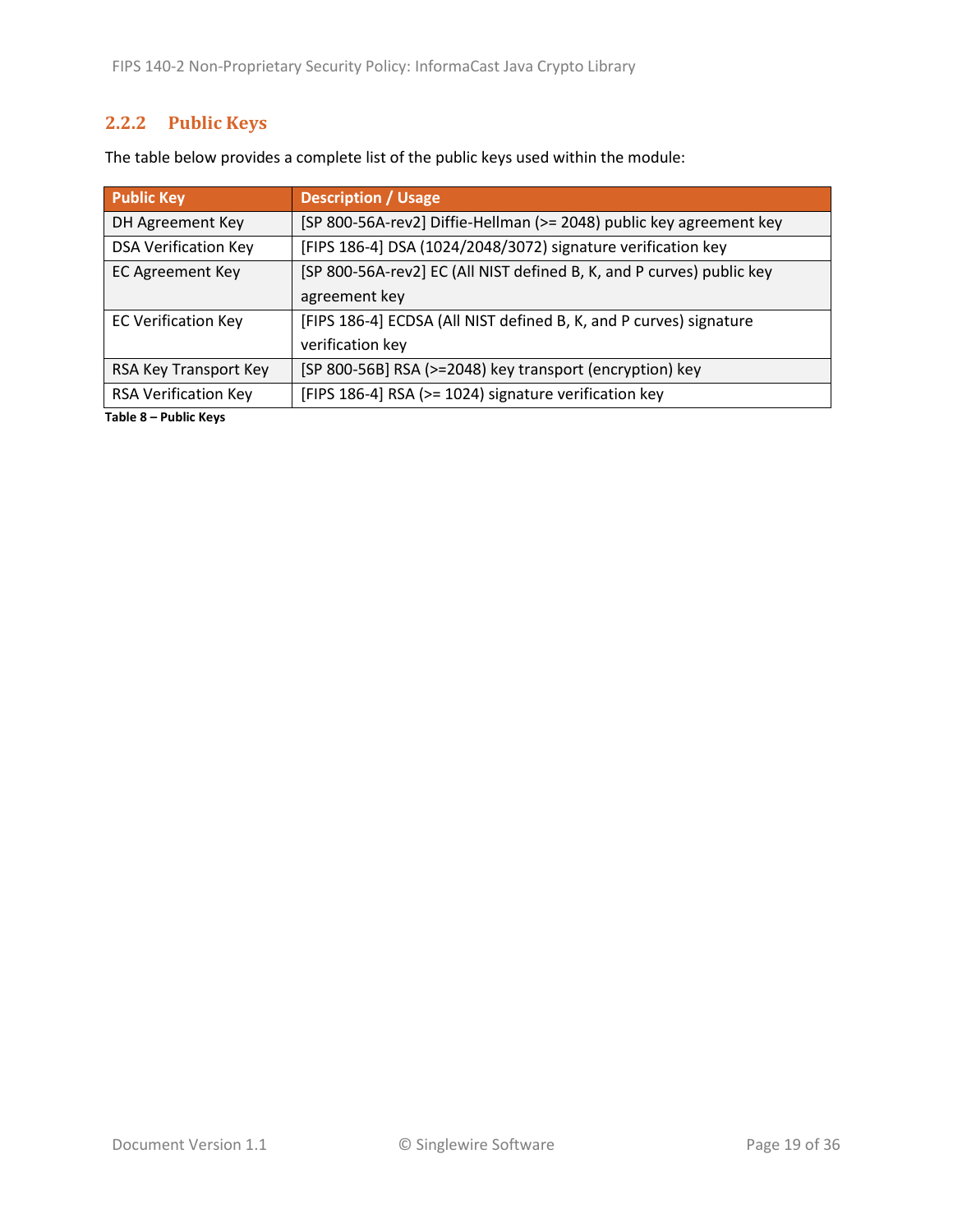FIPS 140-2 Non-Proprietary Security Policy: InformaCast Java Crypto Library

## <span id="page-19-0"></span>**2.3 Module Interfaces**





<span id="page-19-1"></span>

The interfaces (ports) for the physical boundary are shown above. When operational, the module does not transmit any information across these physical ports because it is a software cryptographic module. Therefore, the module's interfaces are purely logical and are provided through the Application Programming Interface (API) that a calling daemon can operate. The logical interfaces expose services that applications directly call, and the API provides functions that may be called by a referencing application (see Section [2.4](#page-20-0) – [Roles, Services, and Authentication](#page-20-0) for the list of available functions). The module distinguishes between logical interfaces by logically separating the information according to the defined API.

The API provided by the module is mapped onto the FIPS 140- 2 logical interfaces: data input, data output, control input, and status output. Each of the FIPS 140- 2 logical interfaces relates to the module's callable interface, as follows: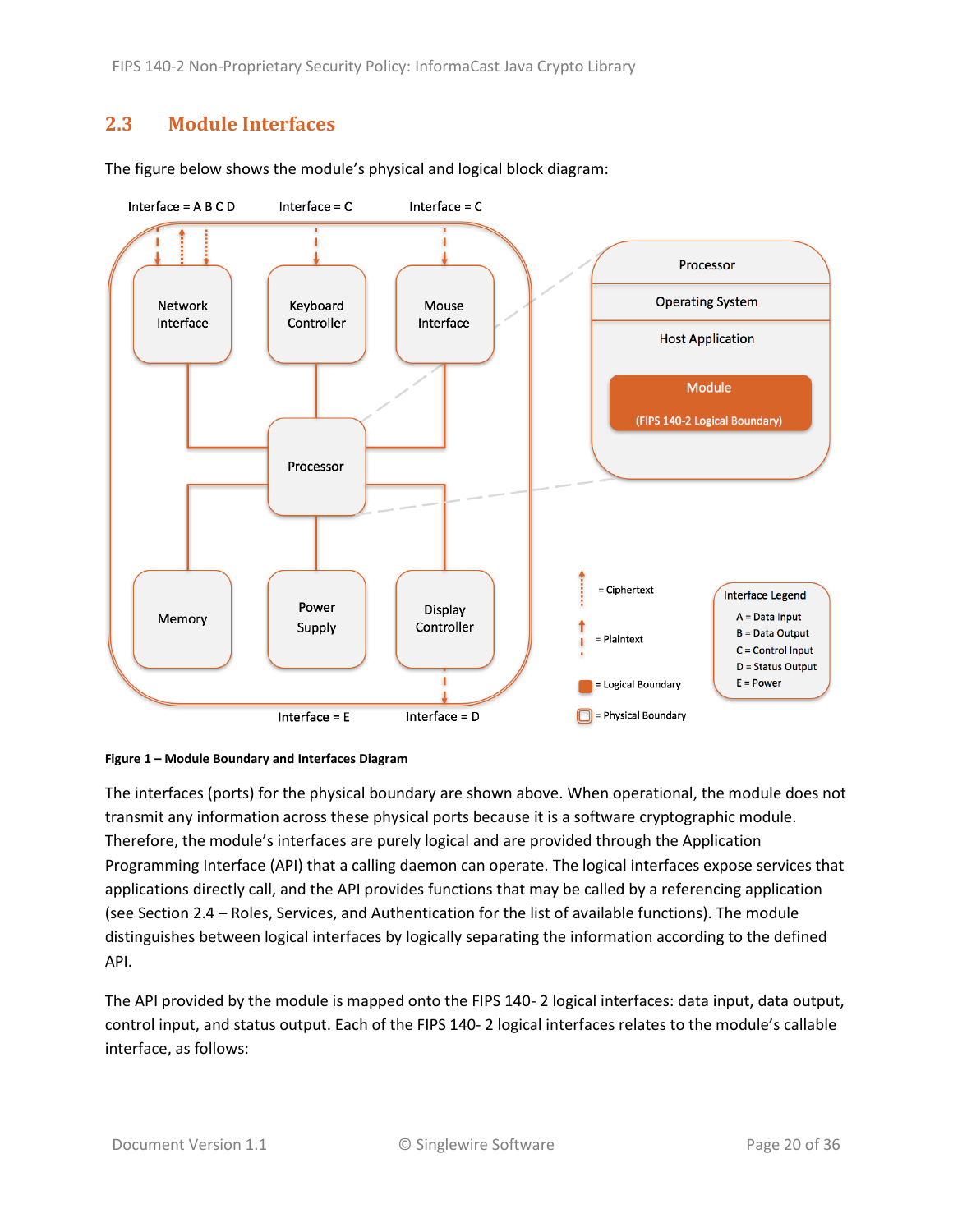| FIPS 140-2 Interface | <b>Logical Interface</b>                      | <b>Module Physical Interface</b> |
|----------------------|-----------------------------------------------|----------------------------------|
| Data Input           | API input parameters - plaintext and/or       | Network Interface                |
|                      | ciphertext data                               |                                  |
| Data Output          | API output parameters and return values -     | Network Interface                |
|                      | plaintext and/or ciphertext data              |                                  |
| Control Input        | API method calls - method calls, or input     | Keyboard Interface, Mouse        |
|                      | parameters, that specify commands and/or      | Interface                        |
|                      | control data used to control the operation of |                                  |
|                      | the module                                    |                                  |
| <b>Status Output</b> | API output parameters and return/error        | Display Controller, Network      |
|                      | codes that provide status information used to | Interface                        |
|                      | indicate the state of the module              |                                  |
| Power                | <b>None</b>                                   | Power Supply                     |

**Table 9 – Logical Interface / Physical Interface Mapping**

As shown in Figure 1 – [Module Boundary and Interfaces Diagram](#page-19-1) and Table 11 – Module [Services, Roles,](#page-22-0) [and Descriptions,](#page-22-0) the output data path is provided by the data interfaces and is logically disconnected from processes performing key generation or zeroization. No key information will be output through the data output interface when the module zeroizes keys.

## <span id="page-20-0"></span>**2.4 Roles, Services, and Authentication**

#### <span id="page-20-1"></span>**2.4.1 Assumption of Roles**

The module supports two distinct operator roles, which are the User and Crypto Officer (CO). The cryptographic module implicitly maps the two roles to the services. A user is considered the owner of the thread that instantiates the module and, therefore, only one concurrent user is allowed.

The module does not support a Maintenance role or bypass capability. The module does not support authentication.

| <b>Role</b> | <b>Role Description</b>                       | <b>Authentication Type</b>    |
|-------------|-----------------------------------------------|-------------------------------|
| CO          | Crypto Officer - Powers on and off the module | $N/A -$ Authentication is not |
|             |                                               | a requirement for Level 1     |
| User        | User - The user of the complete API           | $N/A -$ Authentication is not |
|             |                                               | a requirement for Level 1     |

**Table 10 – Description of Roles**

#### <span id="page-20-2"></span>**2.4.2 Services**

All services implemented by the module are listed in Table 11 – Module Services, Roles, [and Descriptions.](#page-22-0) The second column provides a description of each service, and availability to the Crypto Officer and User is indicated in columns 3 and 4, respectively.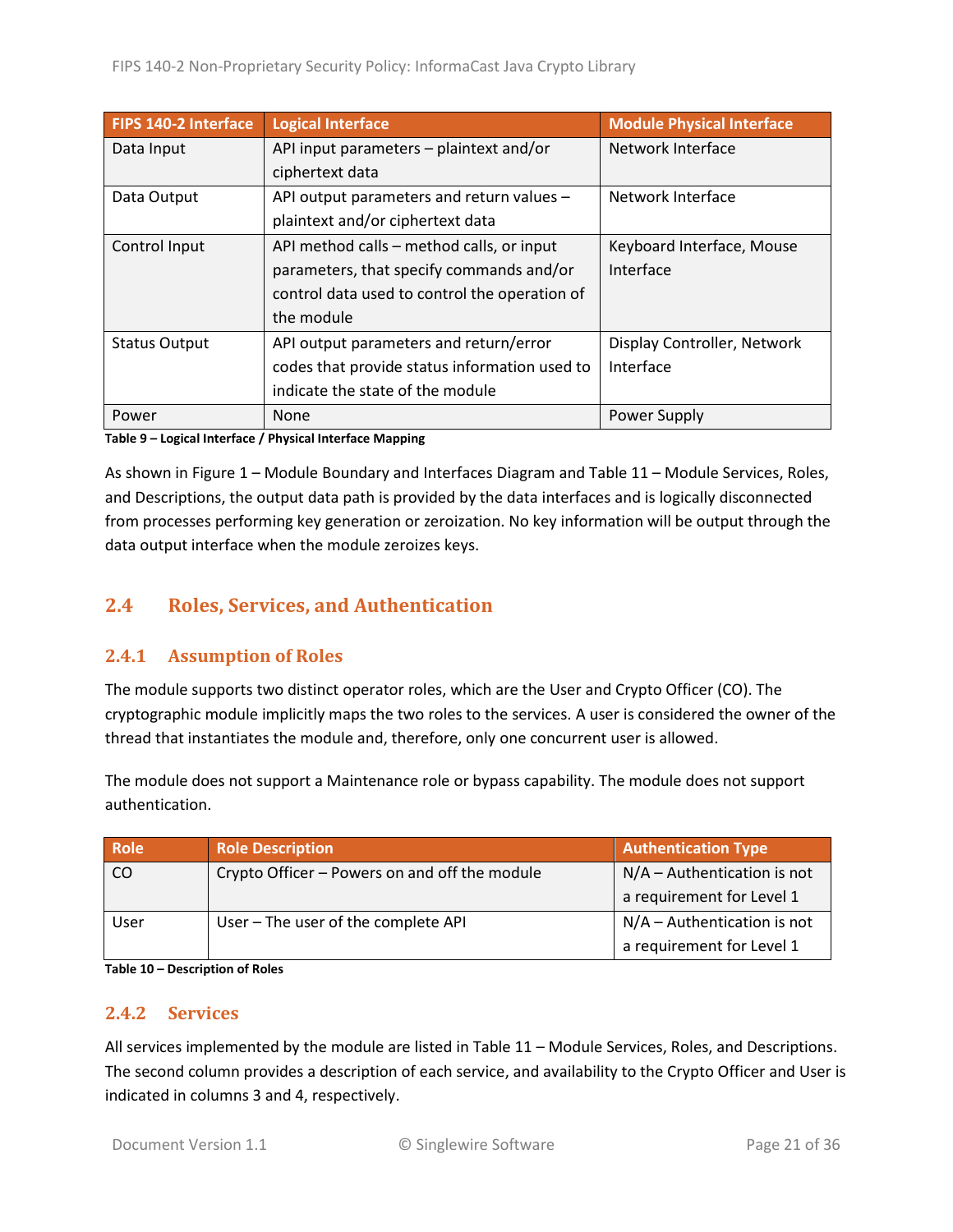| <b>Service</b>                  | <b>Description</b>                                                          | CO | <b>User</b> |
|---------------------------------|-----------------------------------------------------------------------------|----|-------------|
| Initialize Module and Run       | The JRE will call the static constructor for self-tests on module           | X  |             |
| Self-Tests on Demand            | initialization.                                                             |    |             |
| <b>Show Status</b>              | A user can call <i>FipsStatus.IsReady()</i> at any time to determine if the |    | X           |
|                                 | module is ready. CryptoServicesRegistrar.IsInApprovedOnlyMode()             |    |             |
|                                 | can be called to determine the FIPS mode of operation.                      |    |             |
| Zeroize / Power-off             | The module uses the JVM garbage collector on thread termination.            |    | X           |
| Data Encryption                 | Used to encrypt data.                                                       |    | X           |
| Data Decryption                 | Used to decrypt data.                                                       |    | X           |
| <b>MAC Calculation</b>          | Used to calculate data integrity codes with CMAC.                           |    | X           |
| Signature Authentication        | Used to generate signatures (DSA, ECDSA, RSA).                              |    | X           |
| <b>Signature Verification</b>   | Used to verify digital signatures.                                          |    | X           |
| DRBG (SP800-90A)                | Used for random number, IV and key generation.                              |    | X           |
| output                          |                                                                             |    |             |
| <b>Message Hashing</b>          | Used to generate a SHA-1, SHA-2, or SHA-3 message digest, SHAKE             |    | X           |
|                                 | output.                                                                     |    |             |
| Keyed Message Hashing           | Used to calculate data integrity codes with HMAC.                           |    | X           |
| <b>TLS Key Derivation</b>       | (secret input) (outputs secret) Used to calculate a value suitable to       |    | X           |
| Function                        | be used for a master secret in TLS from a pre-master secret and             |    |             |
|                                 | additional input.                                                           |    |             |
| SP 800-108 KDF                  | (secret input) (outputs secret) Used to calculate a value suitable to       |    | X           |
|                                 | be used for a secret key from an input secret and additional input.         |    |             |
| <b>SSH Derivation Function</b>  | (secret input) (outputs secret) Used to calculate a value suitable to       |    | X           |
|                                 | be used for a secret key from an input secret and additional input.         |    |             |
| X9.63 Derivation                | (secret input) (outputs secret) Used to calculate a value suitable to       |    | X           |
| Function                        | be used for a secret key from an input secret and additional input.         |    |             |
| SP 800-56A-rev2                 | (secret input) (outputs secret) Used to calculate a value suitable to       |    | X           |
| Concatenation                   | be used for a secret key from an input secret and additional input.         |    |             |
| <b>Derivation Function</b>      |                                                                             |    |             |
| <b>IKEv2 Derivation</b>         | (secret input) (outputs secret) Used to calculate a value suitable to       |    | X           |
| Function                        | be used for a secret key from an input secret and additional input.         |    |             |
| <b>SRTP Derivation Function</b> | (secret input) (outputs secret) Used to calculate a value suitable to       |    | X           |
|                                 | be used for a secret key from an input secret and additional input.         |    |             |
| <b>PBKDF</b>                    | (secret input) (outputs secret) Used to generate a key using an             |    | X           |
|                                 | encoding of a password and an additional function such as a                 |    |             |
|                                 | message hash.                                                               |    |             |
| <b>Key Agreement Schemes</b>    | Used to calculate key agreement values (SP 800-56A, Diffie-                 |    | X           |
|                                 | Hellman).                                                                   |    |             |
| <b>Key Wrapping</b>             | Used to encrypt a key value. (RSA, AES, Triple-DES)                         |    | X           |
| <b>Key Unwrapping</b>           | Used to decrypt a key value. (RSA, AES, Triple-DES)                         |    | X           |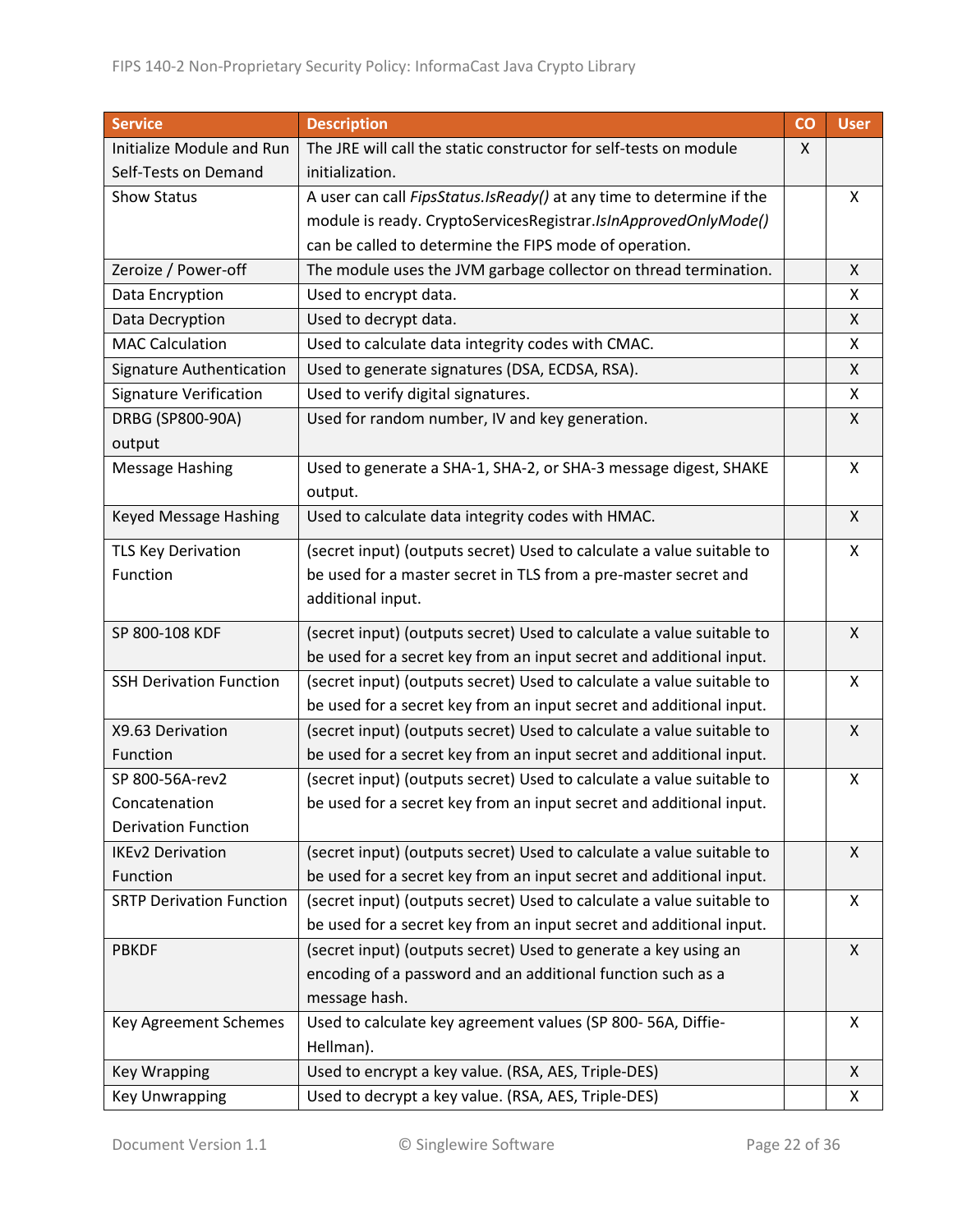| <b>Service</b>        | <b>Description</b>                                       |  | Usen |
|-----------------------|----------------------------------------------------------|--|------|
| <b>NDRNG Callback</b> | Gathers entropy in a passive manner from a user-provided |  |      |
|                       | function.                                                |  |      |
| Utility               | Miscellaneous utility functions, does not access CSPs.   |  |      |

<span id="page-22-0"></span>**Table 11 – Module Services, Roles, and Descriptions**

Note: The module services are the same in the approved and non-approved modes of operation. The only difference is the function(s) used (approved/allowed or non-approved/non-allowed).

Services in the module are accessed via the public APIs of the Jar file. The ability of a thread to invoke nonapproved services depends on whether it has been registered with the module as approved mode only. In approved only mode no non-approved services are accessible. In the presence of a Java SecurityManager approved mode services specific to a context (such as DSA and ECDSA for use in TLS) require specific permissions to be configured in the JVM configuration by the Cryptographic Officer or User.

In the absence of a Java SecurityManager specific services related to protocols such as TLS are available, however must only be used in relation to those protocols.

Table 12 – [CSP Access Rights within Services](#page-24-2) defines the relationship between access to CSPs and the different module services. The modes of access shown in the table are defined as:

**G** = Generate: The module generates the CSP.

**R** = Read: The module reads the CSP. The read access is typically performed before the module uses the CSP.

**E** = Execute: The module executes using the CSP.

**W** = Write: The module writes the CSP. The write access is typically performed after a CSP is imported into the module, when the module generates a CSP, or when the module overwrites an existing CSP.

**Z** = Zeroize: The module zeroizes the CSP.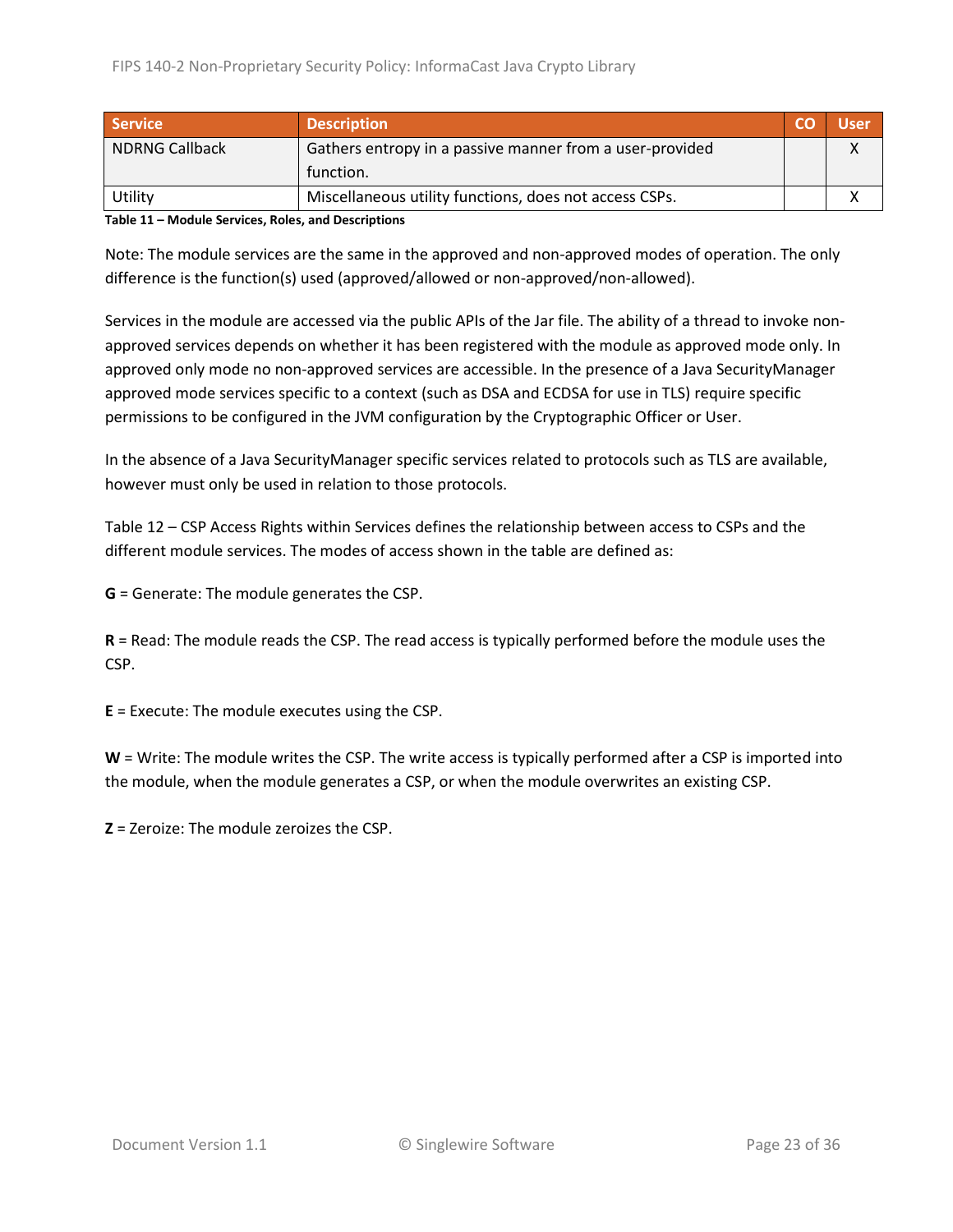| DH Keys     | <b>DRBG Keys</b> | <b>DSA Keys</b> | EC Agreement Key |                   |                  |                          |                 |                        |
|-------------|------------------|-----------------|------------------|-------------------|------------------|--------------------------|-----------------|------------------------|
|             |                  |                 |                  | <b>ECDSA Keys</b> | <b>HMAC Keys</b> | <b>KDF Secret Values</b> | <b>RSA Keys</b> | <b>Triple-DES Keys</b> |
|             |                  |                 |                  |                   |                  |                          |                 |                        |
|             |                  |                 |                  |                   |                  |                          |                 |                        |
| $\mathsf Z$ | Z                | $\mathsf Z$     | Z                | Z                 | $\mathsf Z$      |                          | Z               | Z                      |
|             |                  |                 |                  |                   |                  |                          |                 | $\mathsf{R}$           |
|             |                  |                 |                  |                   |                  |                          |                 | $\mathsf{R}$           |
|             |                  |                 |                  |                   | ${\sf R}$        |                          |                 | $\mathsf{R}$           |
|             |                  | $\mathsf{R}$    |                  | $\mathsf R$       |                  |                          | $\mathsf{R}$    |                        |
|             |                  | $\mathsf R$     |                  | $\mathsf{R}$      |                  |                          | $\mathsf{R}$    |                        |
| G           | G, R             | G               | G                | G                 | G                |                          | G               | G                      |
|             |                  |                 |                  |                   |                  |                          |                 |                        |
|             |                  |                 |                  |                   | ${\sf R}$        |                          |                 |                        |
|             |                  |                 |                  |                   |                  | $\mathsf{R}$             |                 |                        |
|             |                  |                 |                  |                   |                  | $\mathsf{R}$             |                 |                        |
|             |                  |                 |                  |                   |                  | $\mathsf{R}$             |                 |                        |
|             |                  |                 |                  |                   |                  | $\mathsf{R}$             |                 |                        |
|             |                  |                 |                  |                   |                  | ${\sf R}$                |                 |                        |
|             |                  |                 |                  |                   |                  |                          |                 |                        |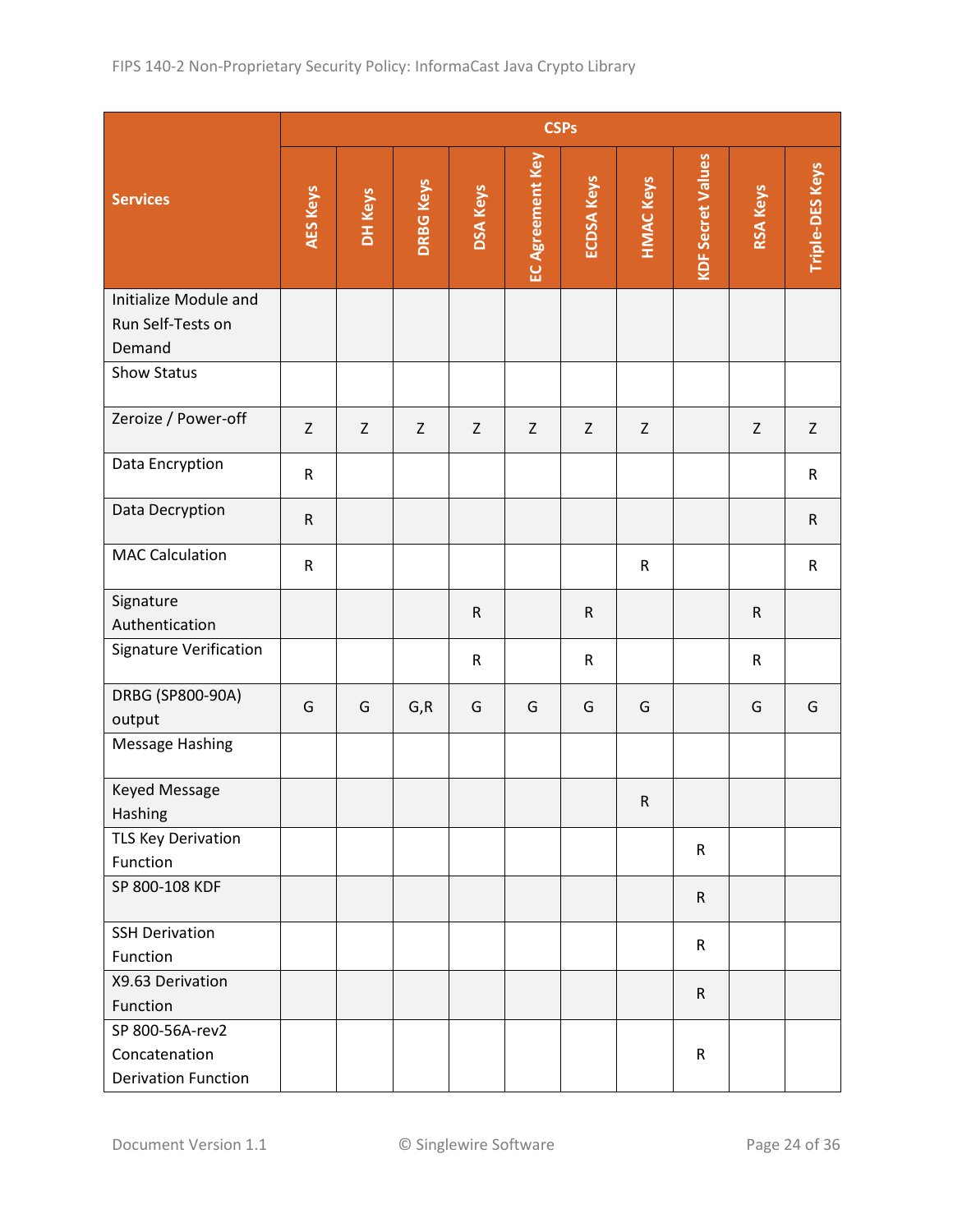|                                                        | <b>CSPs</b>     |              |                  |                 |                  |                   |                  |                          |                 |                        |
|--------------------------------------------------------|-----------------|--------------|------------------|-----------------|------------------|-------------------|------------------|--------------------------|-----------------|------------------------|
| <b>Services</b>                                        | <b>AES Keys</b> | DH Keys      | <b>DRBG Keys</b> | <b>DSA Keys</b> | EC Agreement Key | <b>ECDSA Keys</b> | <b>HMAC Keys</b> | <b>KDF Secret Values</b> | <b>RSA Keys</b> | <b>Triple-DES Keys</b> |
| <b>IKEv2 Derivation</b>                                |                 |              |                  |                 |                  |                   |                  | ${\sf R}$                |                 |                        |
| Function                                               |                 |              |                  |                 |                  |                   |                  |                          |                 |                        |
| <b>SRTP Derivation</b><br>Function                     |                 |              |                  |                 |                  |                   |                  | ${\sf R}$                |                 |                        |
| <b>PBKDF</b>                                           |                 |              |                  |                 |                  |                   | G, R             |                          |                 |                        |
| Key Agreement<br>Schemes                               | G               | $\mathsf{R}$ |                  |                 | $\mathsf{R}$     |                   | ${\sf R}$        |                          | $\mathsf{R}$    | G                      |
| Key<br>Wrapping/Transport<br>(RSA, AES,<br>Triple-DES) | $\mathsf{R}$    |              |                  |                 |                  |                   | $\mathsf R$      |                          | ${\sf R}$       | ${\sf R}$              |
| Key Unwrapping (RSA,<br>AES,<br>Triple-DES)            | ${\sf R}$       |              |                  |                 |                  |                   | $\mathsf{R}$     |                          | ${\sf R}$       | $\mathsf R$            |
| <b>NDRNG Callback</b>                                  |                 |              | G                |                 |                  |                   |                  |                          |                 |                        |
| Utility                                                |                 |              |                  |                 |                  |                   |                  |                          |                 |                        |

<span id="page-24-2"></span>**Table 12 – CSP Access Rights within Services**

## <span id="page-24-0"></span>**2.5 Physical Security**

The module is a software-only module and does not have physical security mechanisms.

### <span id="page-24-1"></span>**2.6 Operational Environment**

The module operates in a modifiable operational environment under the FIPS 140-2 definitions.

The module runs on a GPC running one of the operating systems specified in the approved operational environment list in this section. Each approved operating system manages processes and threads in a logically separated manner. The module's user is considered the owner of the calling application that instantiates the module within the process space of the Java Virtual Machine.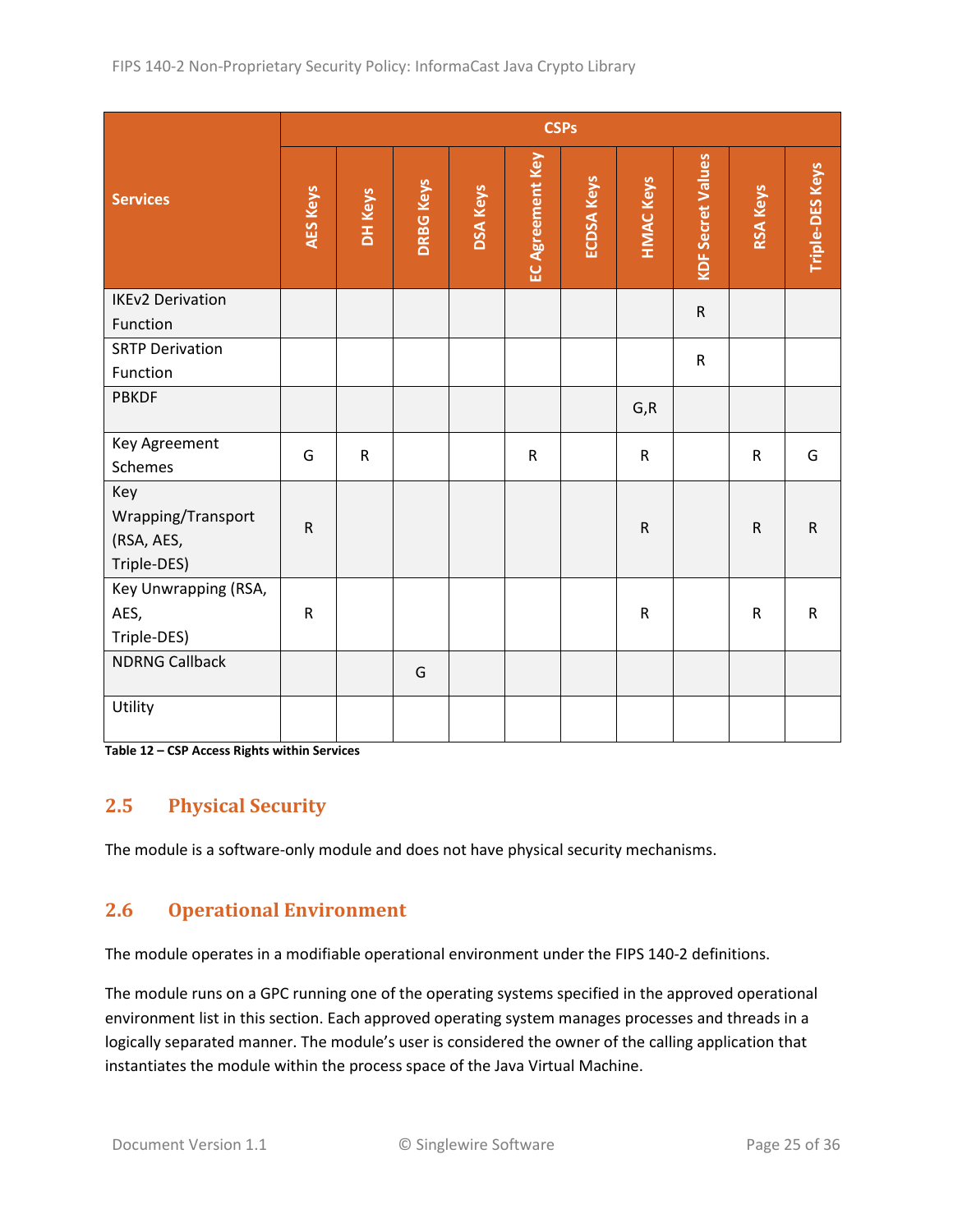The module optionally uses the Java Security Manager and starts in FIPS-approved mode by default when used with the Java Security Manager. When the module is not used within the context of the Java Security Manager, it will start by default in the non-FIPS-approved mode.

The module was tested on the following platforms:

• CentOS 6 and OpenJDK 1.7 running on HP ProLiant DL360 G7 Server with Intel Xeon X5670

FIPS 140-2 validation compliance is maintained for other versions of the respective operating system family where the module source code is unmodified, and the requirements outlined in NIST IG G.5 are met. No claim can be made as to the correct operation of the module or the security strengths of the generated keys when ported to an operational environment which is not listed on the validation certificate.

The module, when compiled from the same unmodified source code is vendor-affirmed to be FIPS 140-2 compliant when running on the following supported operating systems for which operational testing and algorithm testing were not performed:

• Yocto V2.0.2 and Yocto V2.2.1

The GPC(s) used during testing met Federal Communications Commission (FCC) FCC Electromagnetic Interference (EMI) and Electromagnetic Compatibility (EMC) requirements for business use as defined by 47 Code of Federal Regulations, Part15, Subpart B.

### <span id="page-25-0"></span>**2.6.1 Use of External RNG**

The module does not include an entropy source. Entropy is loaded via callbacks using the NDRNG Callback service. The module does not exercise control over the amount or quality of the entropy that is provided to it in response to callbacks, therefore the caveat "no assurance of the minimum strength of generated keys" is applicable.

The operator should use an appropriate entropy source to provide entropy when required. The module will request entropy using callbacks, as appropriate to the security strength and seeding configuration for the DRBG that is using the entropy. In approved mode the minimum amount of entropy that would be requested is 112 bits, with a larger minimum being set if the security strength of the operation requires it. The module will wait until the callback returns the requested amount of entropy, blocking if necessary.

## <span id="page-25-1"></span>**2.7 Self-Tests**

Each time the module is powered up, it tests that the cryptographic algorithms still operate correctly and that sensitive data has not been damaged. Power-up self-tests are available on demand by power cycling the module.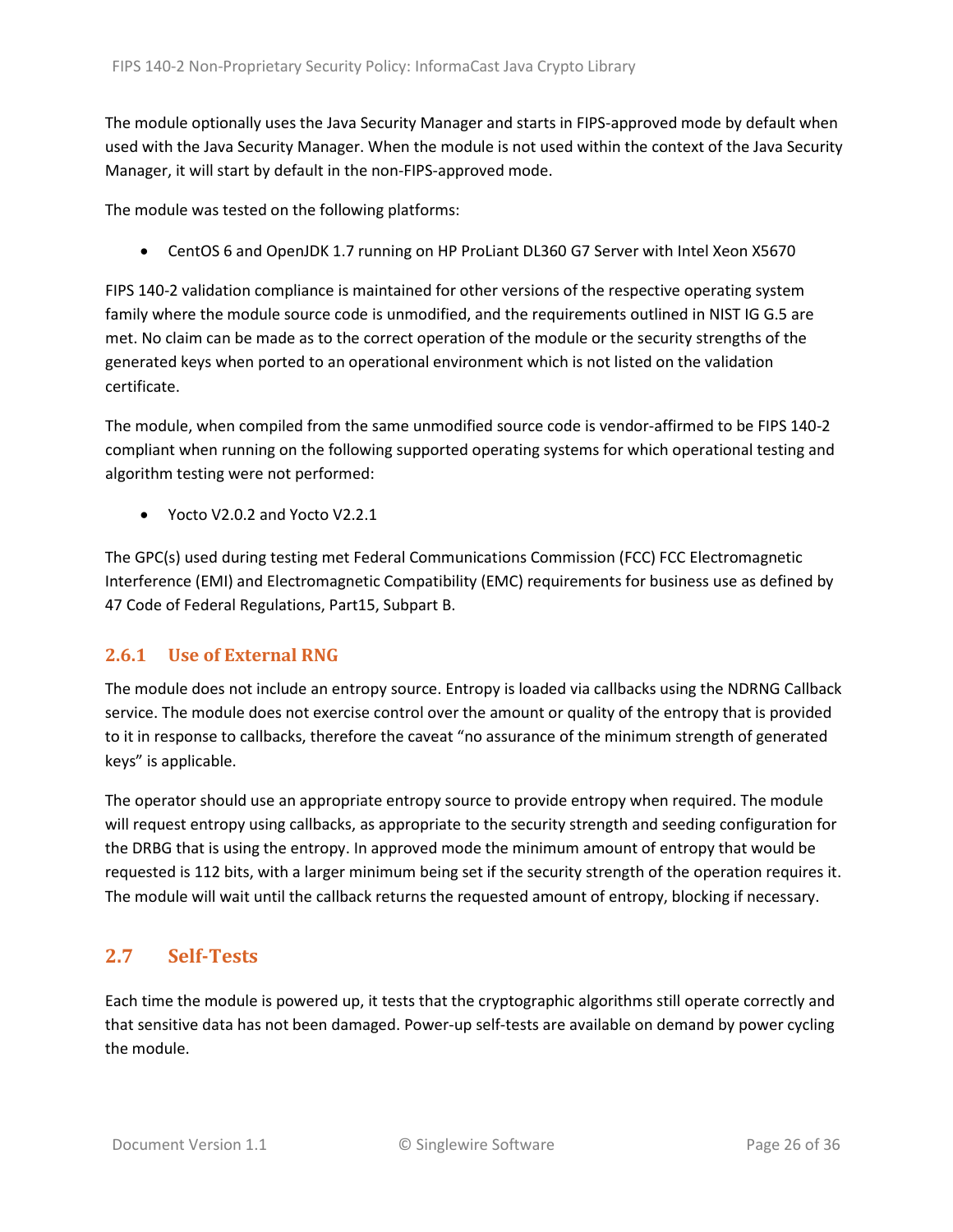On power-up or reset, the module performs the self-tests that are described in Table 13 – [Power-Up](#page-27-2) Self-[Tests.](#page-27-2) All KATs must be completed successfully prior to any other use of cryptography by the module. If one of the KATs fails, the module enters the Self-Test Failure error state. The module will output a detailed error message when *FipsStatus.isReady()* is called. The error state can only be cleared by reloading the module and calling *FipsStatus.isReady()* again to confirm successful completion of the KATs.

| <b>Test Target</b>       | <b>Description</b>                                                     |
|--------------------------|------------------------------------------------------------------------|
| Software Integrity Check | HMAC-SHA-256 (HMAC Cert. #3114)                                        |
| <b>AES</b>               | KATs: Encryption, Decryption                                           |
|                          | Modes: ECB                                                             |
|                          | Key sizes: 128 bits                                                    |
| <b>CCM</b>               | KATs: Generation, Verification                                         |
|                          | Key sizes: 128 bits                                                    |
| AES-CMAC                 | KATs: Generation, Verification                                         |
|                          | Key sizes: AES with 128 bits                                           |
| <b>FFC KAS</b>           | KATs: Per IG 9.6 - Primitive "Z" Computation Parameter Sets/Key sizes: |
|                          | <b>FB</b>                                                              |
| <b>DRBG</b>              | KATs: HASH DRBG, HMAC DRBG, CTR DRBG                                   |
|                          | Security Strengths: 256 bits                                           |
| <b>DSA</b>               | KAT: Signature Generation, Signature Verification                      |
|                          | Key sizes: 2048 bits                                                   |
| <b>ECDSA</b>             | KAT: Signature Generation, Signature Verification Curves/Key sizes: P- |
|                          | 256                                                                    |
| GCM/GMAC                 | KATs: Generation, Verification                                         |
|                          | Key sizes: 128 bits                                                    |
| <b>HMAC</b>              | KATs: Generation, Verification                                         |
|                          | SHA sizes: SHA-1, SHA-224, SHA-256, SHA-384, SHA-512, SHA-             |
|                          | 512/224, SHA-512/256                                                   |
| <b>ECC KAS</b>           | KATs: Per IG 9.6 - Primitive "Z" Computation                           |
|                          | Parameter Sets/Key sizes: FB                                           |
| <b>RSA</b>               | KATs: Signature Generation, Signature Verification                     |
|                          | Key sizes: 2048 bits                                                   |
| <b>SHS</b>               | <b>KATs: Output Verification</b>                                       |
|                          | SHA sizes: SHA-1, SHA-224, SHA-256, SHA-384, SHA-512, SHA-             |
|                          | 512/224, SHA-512/256, SHA3-224, SHA3-256, SHA3-384, SHA3-512           |
| Triple-DES               | KATs: Encryption, Decryption                                           |
|                          | Modes: TECB                                                            |
|                          | Key sizes: 3-Key                                                       |

#### <span id="page-26-0"></span>**2.7.1 Power-Up Self-Tests**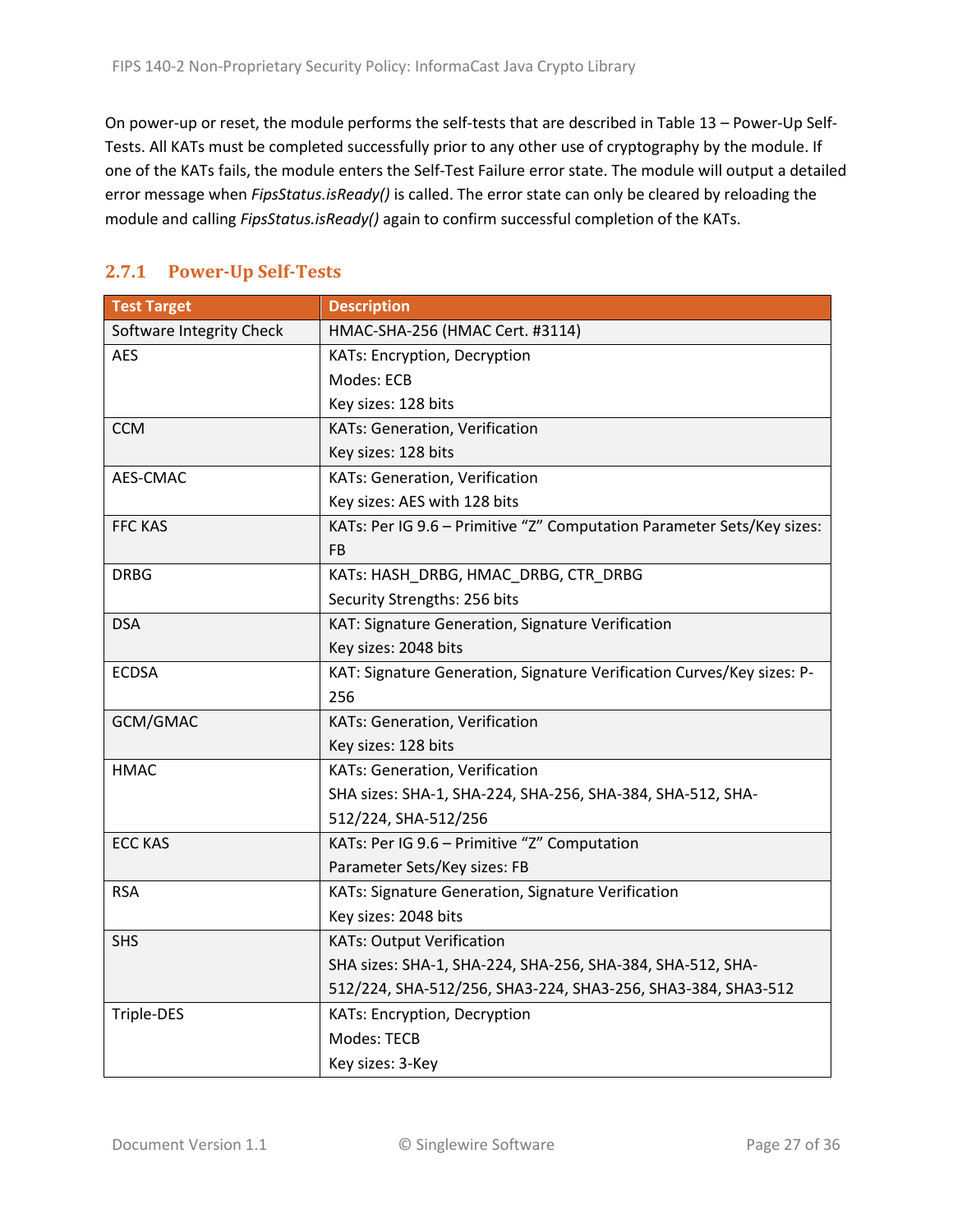| <b>Test Target</b>             | <b>Description</b>                        |
|--------------------------------|-------------------------------------------|
| Triple-DES-CMAC                | KATs: Generation, Verification            |
|                                | Key sizes: 3-Key                          |
| Extendable-Output              | <b>KATs: Output Verification</b>          |
| functions (XOF)                | XOFs: SHAKE128, SHAKE256                  |
| Key Agreement Using RSA        | KATs: SP 800-56B specific KATs per IG D.4 |
|                                | Key sizes: 2048 bits                      |
| <b>Key Transport Using RSA</b> | KATs: SP 800-56B specific KATs per IG D.4 |
|                                | Key sizes: 2048 bits                      |

<span id="page-27-2"></span>**Table 13 – Power-Up Self-Tests**

#### <span id="page-27-0"></span>**2.7.2 Conditional Self-Tests**

The module implements the following conditional self-tests upon key generation, or random number generation (respectively):

| <b>Test Target</b>        | <b>Description</b>                                            |
|---------------------------|---------------------------------------------------------------|
| <b>NDRNG</b>              | NDRNG Continuous Test performed when a random value is        |
|                           | requested from the NDRNG.                                     |
| <b>DH</b>                 | DH Pairwise Consistency Test performed on every DH key        |
|                           | pair generation.                                              |
| <b>DRBG</b>               | DRBG Continuous Test performed when a random value is         |
|                           | requested from the DRBG.                                      |
| <b>DSA</b>                | DSA Pairwise Consistency Test performed on every DSA key      |
|                           | pair generation.                                              |
| <b>ECDSA</b>              | ECDSA Pairwise Consistency Test performed on every EC key     |
|                           | pair generation.                                              |
| <b>RSA</b>                | RSA Pairwise Consistency Test performed on every RSA key      |
|                           | pair generation.                                              |
| <b>DRBG Health Checks</b> | Performed conditionally on DRBG, per SP 800-90A Section       |
|                           | 11.3.                                                         |
| SP 800-56A Assurances     | Performed conditionally per SP 800-56A Sections 5.5.2, 5.6.2, |
|                           | and/or 5.6.3. Required per IG 9.6.                            |

**Table 14 – Conditional Self-Tests**

## <span id="page-27-1"></span>**2.8 Mitigation of Other Attacks**

The module implements basic protections to mitigate against timing-based attacks against its internal implementations. There are two countermeasures used.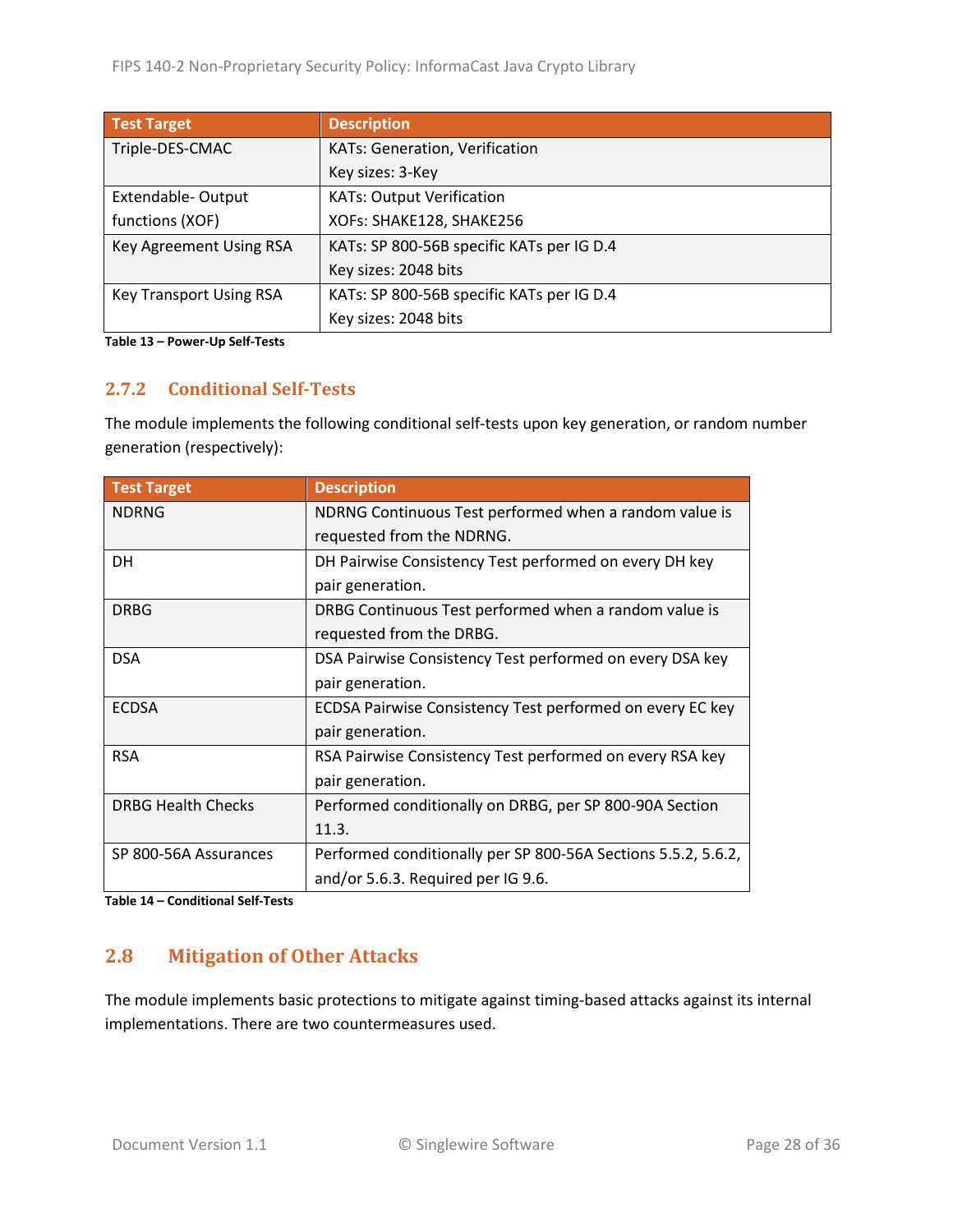The first countermeasure is Constant Time Comparisons, which protect the digest and integrity algorithms by strictly avoiding "fast fail" comparison of MACs, signatures, and digests so the time taken to compare a MAC, signature, or digest is constant regardless of whether the comparison passes or fails.

The second countermeasure is made up of Numeric Blinding and decryption/signing verification which both protect the RSA algorithm.

Numeric Blinding prevents timing attacks against RSA decryption and signing by providing a random input into the operation which is subsequently eliminated when the result is produced. The random input makes it impossible for a third party observing the private key operation to attempt a timing attack on the operation as they do not have knowledge of the random input and consequently the time taken for the operation tells them nothing about the private value of the RSA key.

Decryption/signing verification is carried out by calculating a primitive encryption or signature verification operation after a corresponding decryption or signing operation before the result of the decryption or signing operation is returned. The purpose of this is to protect against Lenstra's CRT attack by verifying the correctness of the private key calculations involved. Lenstra's CRT attack takes advantage of undetected errors in the use of RSA private keys with CRT values and, if exploitable, can be used to discover the private value of the RSA key.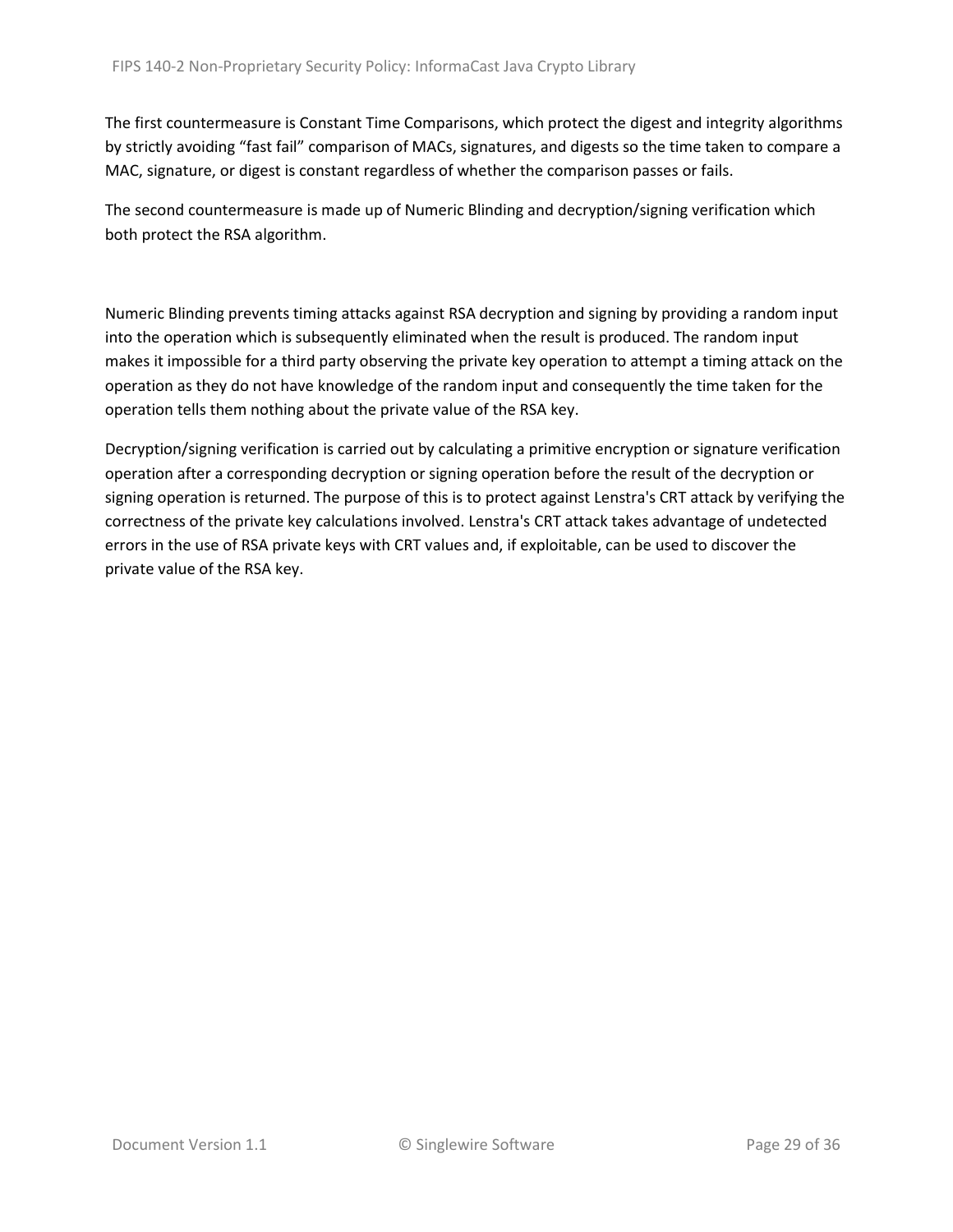## <span id="page-29-0"></span>**3 Security Rules and Guidance**

## <span id="page-29-1"></span>**3.1 Basic Enforcement**

The module design corresponds to the module security rules. This section documents the security rules enforced by the cryptographic module to implement the security requirements of this FIPS 140-2 Level 1 module.

1. The module provides two distinct operator roles: User and Cryptographic Officer.

2. The module does not provide authentication.

3. The operator may command the module to perform the power up self-tests by cycling power or resetting the module.

4. Power-up self-tests do not require any operator action.

5. Data output is inhibited during key generation, self-tests, zeroization, and error states.

6. Status information does not contain CSPs or sensitive data that if misused could lead to a compromise of the module.

7. There are no restrictions on which keys or CSPs are zeroized by the zeroization service.

- 8. The module does not support concurrent operators.
- 9. The module does not have any external input/output devices used for entry/output of data.
- 10. The module does not enter or output plaintext CSPs from the module's physical boundary.
- 11. The module does not output intermediate key values.

#### <span id="page-29-2"></span>**3.1.1 Additional Enforcement with a Java SecurityManager**

In the presence of a Java SecurityManager approved mode services specific to a context (such as DSA and ECDSA for use in TLS) require specific policy permissions to be configured in the JVM configuration by the Cryptographic Officer or User. The SecurityManager can also be used to restrict the ability of particular code bases to examine CSPs. See Section [2.1.3](#page-6-0) – Module Configuration for further advice on this.

In the absence of a Java SecurityManager specific services related to protocols such as TLS are available, however must only be used in relation to those protocols.

#### <span id="page-29-3"></span>**3.1.2 Basic Guidance**

The jar file representing the module needs to be installed in a JVM's class path in a manner appropriate to its use in applications running on the JVM.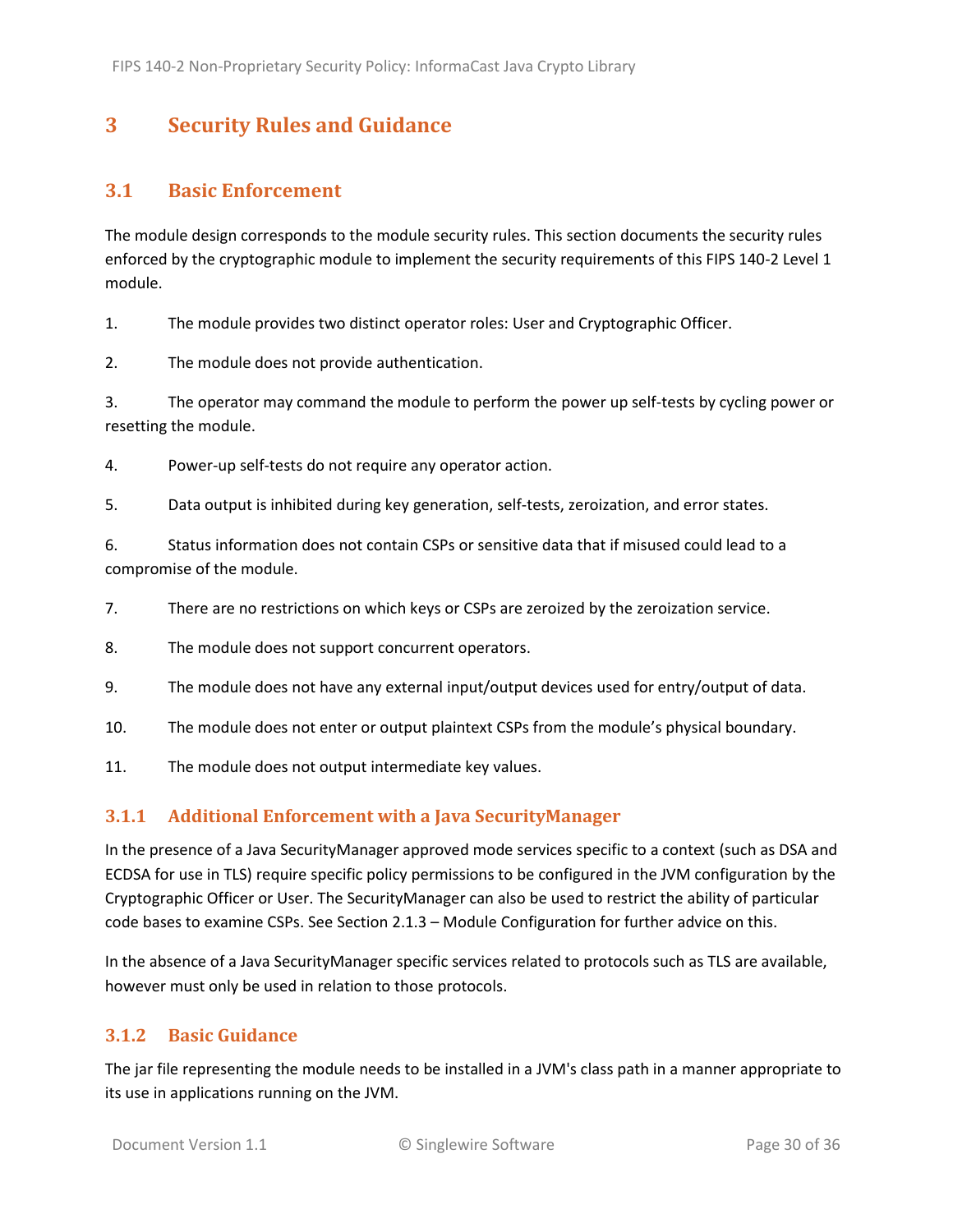Functionality in the module is provided in two ways. At the lowest level there are distinct classes that provide access to the FIPS approved and non-FIPS approved services provided by the module. A more abstract level of access can also be gained using strings providing operation names passed into the module's Java cryptography provider through the APIs described in the Java Cryptography Architecture (JCA) and the Java Cryptography Extension (JCE).

When the module is being used in FIPS approved-only mode, classes providing implementations of algorithms which are not FIPS approved, or allowed, are explicitly disabled.

#### <span id="page-30-0"></span>**3.1.3 Enforcement and Guidance for AES GCM IVs**

IVs for GCM can be generated randomly. Where an IV is not generated randomly, the module supports the importing of GCM IVs.

In approved mode, when a GCM IV is generated randomly, the module enforces the use of an approved DRBG in line with Section 8.2.2 of SP 800-38D.

In approved mode, importing a GCM IV is non-conformant unless the source of the IV is also FIPS approved for GCM IV generation.

Per IG A.5, Sectio[n 2.2.1](#page-16-1) of this Security Policy also states that in the event module power is lost and restored, the consuming application must ensure that any of its AES-GCM keys used for encryption or decryption are re-distributed.

#### <span id="page-30-1"></span>**3.1.4 Enforcement and Guidance for use of the Approved PBKDF**

In line with the requirements for SP 800-132, keys generated using the approved PBKDF must only be used for storage applications. Any other use of the approved PBKDF is non-conformant.

In approved mode the module enforces that any password used must encode to at least 14 bytes (112 bits) and that the salt is at least 16 bytes (128 bits) long. The iteration count associated with the PBKDF should be as large as practical.

As the module is a general purpose software module, it is not possible to anticipate all the levels of use for the PBKDF, however a user of the module should also note that a password should at least contain enough entropy to be unguessable and also contain enough entropy to reflect the security strength required for the key being generated. In the event a password encoding is simply based on ASCII, a 14-byte password is unlikely to contain sufficient entropy for most purposes. Users are referred to Appendix A, "Security Considerations" of SP 800-132 for further information on password, salt, and iteration count selection.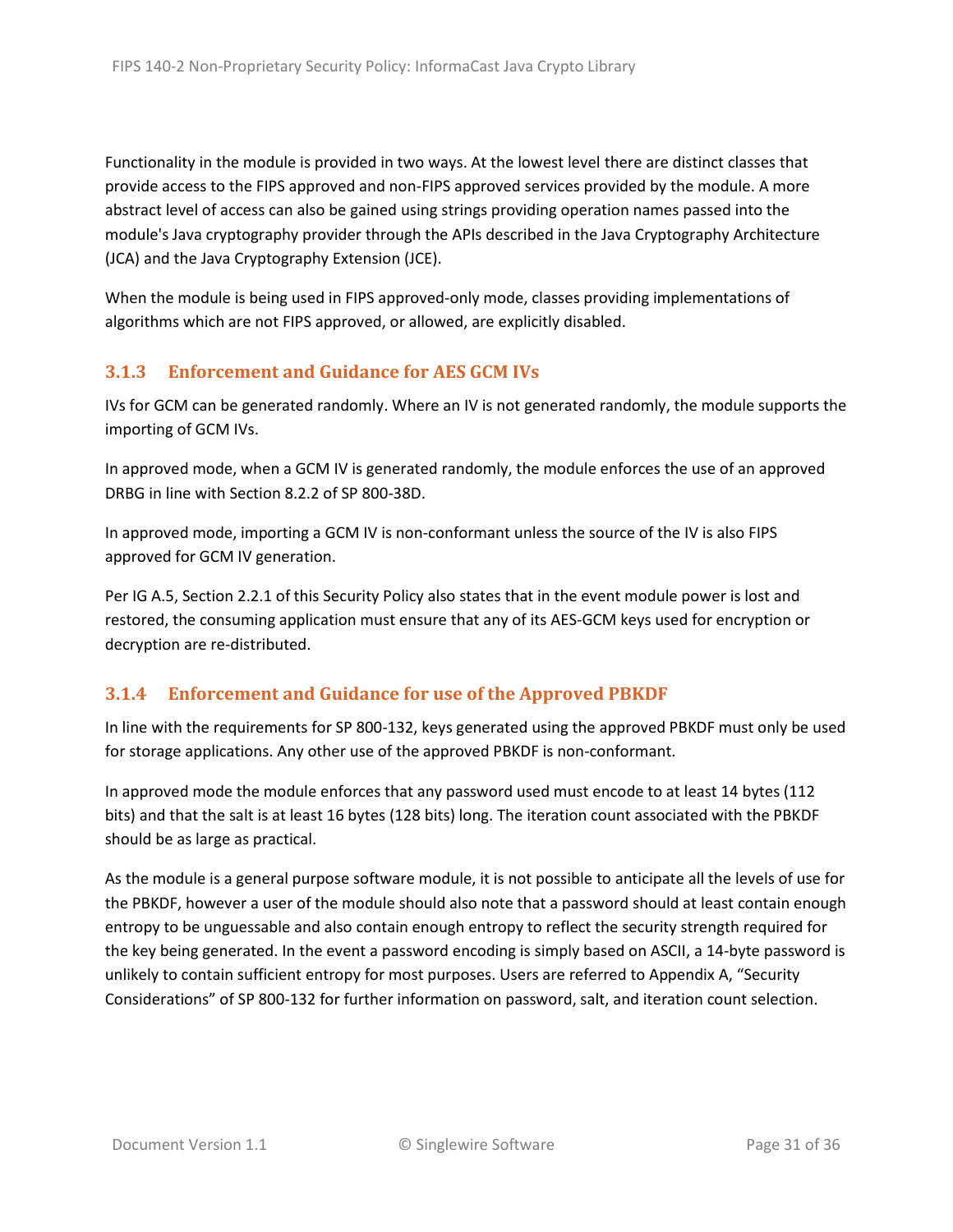#### <span id="page-31-0"></span>**3.1.5 Software Installation**

The module is provided directly to solution developers and is not available for direct download to the general public. The module and its host application are to be installed on an operating system specified in Section [2.6](#page-24-1) or on an operating system where portability is maintained.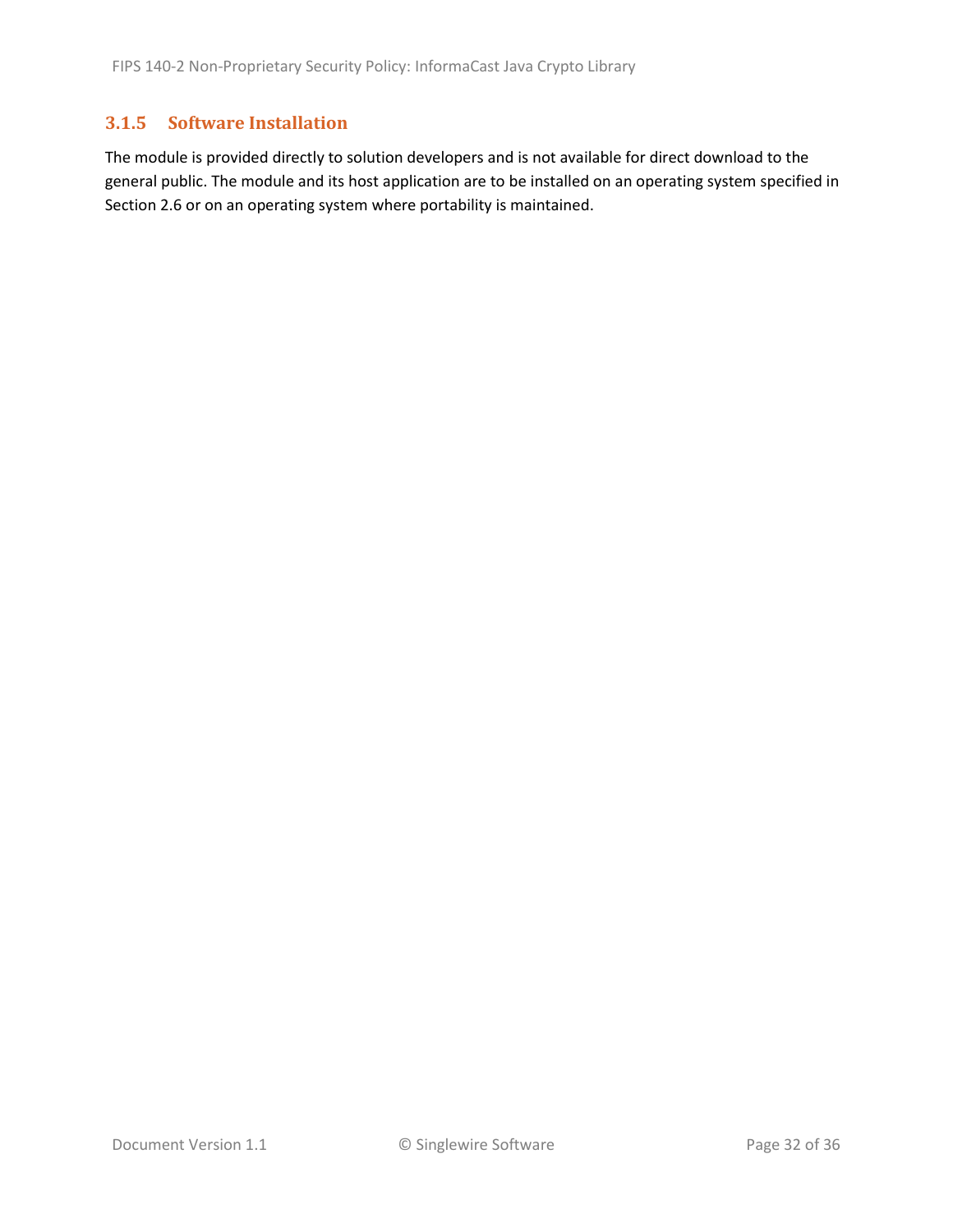## <span id="page-32-0"></span>**4 References and Acronyms**

## <span id="page-32-1"></span>**4.1 References**

| <b>Abbreviation</b> | <b>Full Specification Name</b>                                                  |
|---------------------|---------------------------------------------------------------------------------|
| <b>ANSI X9.31</b>   | X9.31-1998, Digital Signatures using Reversible Public Key Cryptography for the |
|                     | Financial Services Industry (rDSA), September 9, 1998                           |
| FIPS 140-2          | Security Requirements for Cryptographic modules, May 25, 2001                   |
| FIPS 180-4          | Secure Hash Standard (SHS)                                                      |
| FIPS 186-3          | Digital Signature Standard (DSS)                                                |
| FIPS 186-4          | Digital Signature Standard (DSS)                                                |
| <b>FIPS 197</b>     | <b>Advanced Encryption Standard</b>                                             |
| FIPS 198-1          | The Keyed-Hash Message Authentication Code (HMAC)                               |
| <b>FIPS 202</b>     | SHA-3 Standard: Permutation-Based Hash and Extendable-Output Functions          |
| IG                  | Implementation Guidance for FIPS PUB 140-2 and the Cryptographic Module         |
|                     | <b>Validation Program</b>                                                       |
| <b>PKCS#1 v2.1</b>  | RSA Cryptography Standard                                                       |
| PKCS#5              | Password-Based Cryptography Standard                                            |
| <b>PKCS#12</b>      | Personal Information Exchange Syntax Standard                                   |
| SP 800-20           | Modes of Operation Validation System for Triple Data Encryption Algorithm       |
|                     | (TMOVS)                                                                         |
| SP 800-38A          | Recommendation for Block Cipher Modes of Operation: Three Variants of           |
|                     | <b>Ciphertext Stealing for CBC Mode</b>                                         |
| SP 800-38B          | Recommendation for Block Cipher Modes of Operation: The CMAC Mode for           |
|                     | Authentication                                                                  |
| SP 800-38C          | Recommendation for Block Cipher Modes of Operation: The CCM Mode for            |
|                     | Authentication and Confidentiality                                              |
| SP 800-38D          | Recommendation for Block Cipher Modes of Operation: Galois/Counter Mode         |
|                     | (GCM) and GMAC                                                                  |
| SP 800-38F          | Recommendation for Block Cipher Modes of Operation: Methods for Key             |
|                     | Wrapping                                                                        |
| SP 800-56A          | Recommendation for Pair-Wise Key Establishment Schemes Using Discrete           |
|                     | Logarithm Cryptography                                                          |
| SP 800-56B          | Recommendation for Pair-Wise Key Establishment Schemes Using Integer            |
|                     | <b>Factorization Cryptography</b>                                               |
| SP 800-56C          | Recommendation for Key Derivation through Extraction-then- Expansion            |
| SP 800-67           | Recommendation for the Triple Data Encryption Algorithm (TDEA) Block Cipher     |
| SP 800-89           | Recommendation for Obtaining Assurances for Digital Signature Applications      |
| SP 800-90A          | Recommendation for Random Number Generation Using Deterministic Random          |
|                     | <b>Bit Generators</b>                                                           |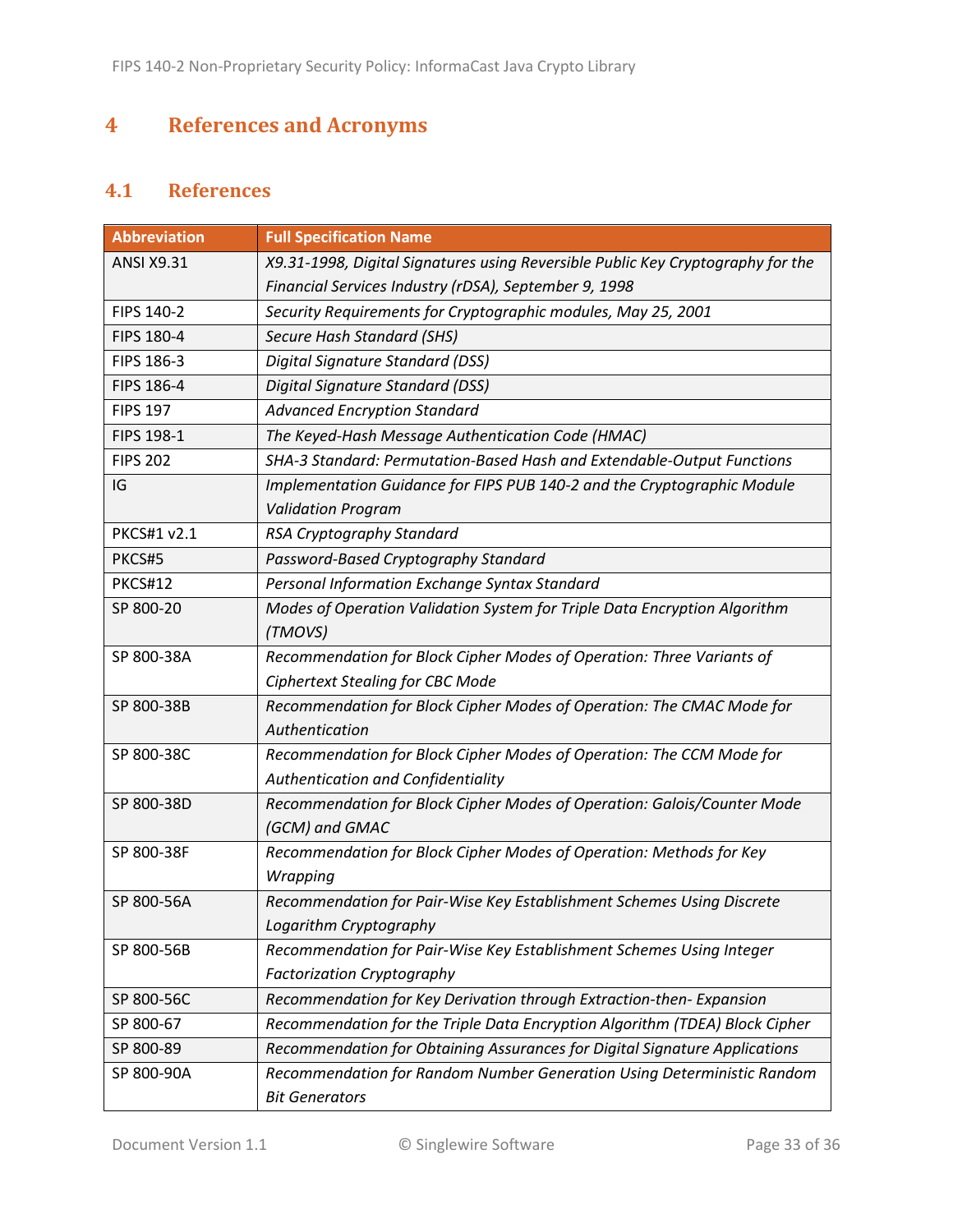| Abbreviation        | <b>Full Specification Name</b>                                            |
|---------------------|---------------------------------------------------------------------------|
| SP 800-108          | Recommendation for Key Derivation Using Pseudorandom Functions            |
| SP 800-132          | Recommendation for Password-Based Key Derivation                          |
| SP 800-135          | Recommendation for Existing Application-Specific Key Derivation Functions |
| Table 45 Bafanensee |                                                                           |

**Table 15 – References**

## <span id="page-33-0"></span>**4.2 Acronyms**

The following table defines acronyms found in this document:

| <b>Acronym</b>  | <b>Term</b>                                    |
|-----------------|------------------------------------------------|
| <b>AES</b>      | <b>Advanced Encryption Standard</b>            |
| API             | <b>Application Programming Interface</b>       |
| CBC             | <b>Cipher-Block Chaining</b>                   |
| <b>CCM</b>      | Counter with CBC-MAC                           |
| <b>CCCS</b>     | Canadian Centre for Cyber Security             |
| <b>CDH</b>      | <b>Computational Diffie-Hellman</b>            |
| <b>CFB</b>      | <b>Cipher Feedback Mode</b>                    |
| <b>CMAC</b>     | Cipher-based Message Authentication Code       |
| <b>CMVP</b>     | Cryptographic Module Validation Program        |
| CO              | Crypto Officer                                 |
| CPU             | <b>Central Processing Unit</b>                 |
| CS              | <b>Ciphertext Stealing</b>                     |
| <b>CSP</b>      | <b>Critical Security Parameter</b>             |
| <b>CTR</b>      | <b>Counter Mode</b>                            |
| <b>CVL</b>      | <b>Component Validation List</b>               |
| <b>DES</b>      | <b>Data Encryption Standard</b>                |
| DH              | Diffie-Hellman                                 |
| <b>DRAM</b>     | <b>Dynamic Random Access Memory</b>            |
| <b>DRBG</b>     | Deterministic Random Bit Generator             |
| <b>DSA</b>      | Digital Signature Algorithm                    |
| <b>DSTU4145</b> | Ukrainian DSTU-4145-2002 Elliptic Curve Scheme |
| EC              | <b>Elliptic Curve</b>                          |
| <b>ECB</b>      | Electronic Code Book                           |
| ECC             | <b>Elliptic Curve Cryptography</b>             |
| <b>ECDSA</b>    | Elliptic Curve Digital Signature Algorithm     |
| <b>EMC</b>      | <b>Electromagnetic Compatibility</b>           |
| <b>EMI</b>      | Electromagnetic Interference                   |
| <b>FCC</b>      | <b>Federal Communications Commission</b>       |
| <b>FIPS</b>     | <b>Federal Information Processing Standard</b> |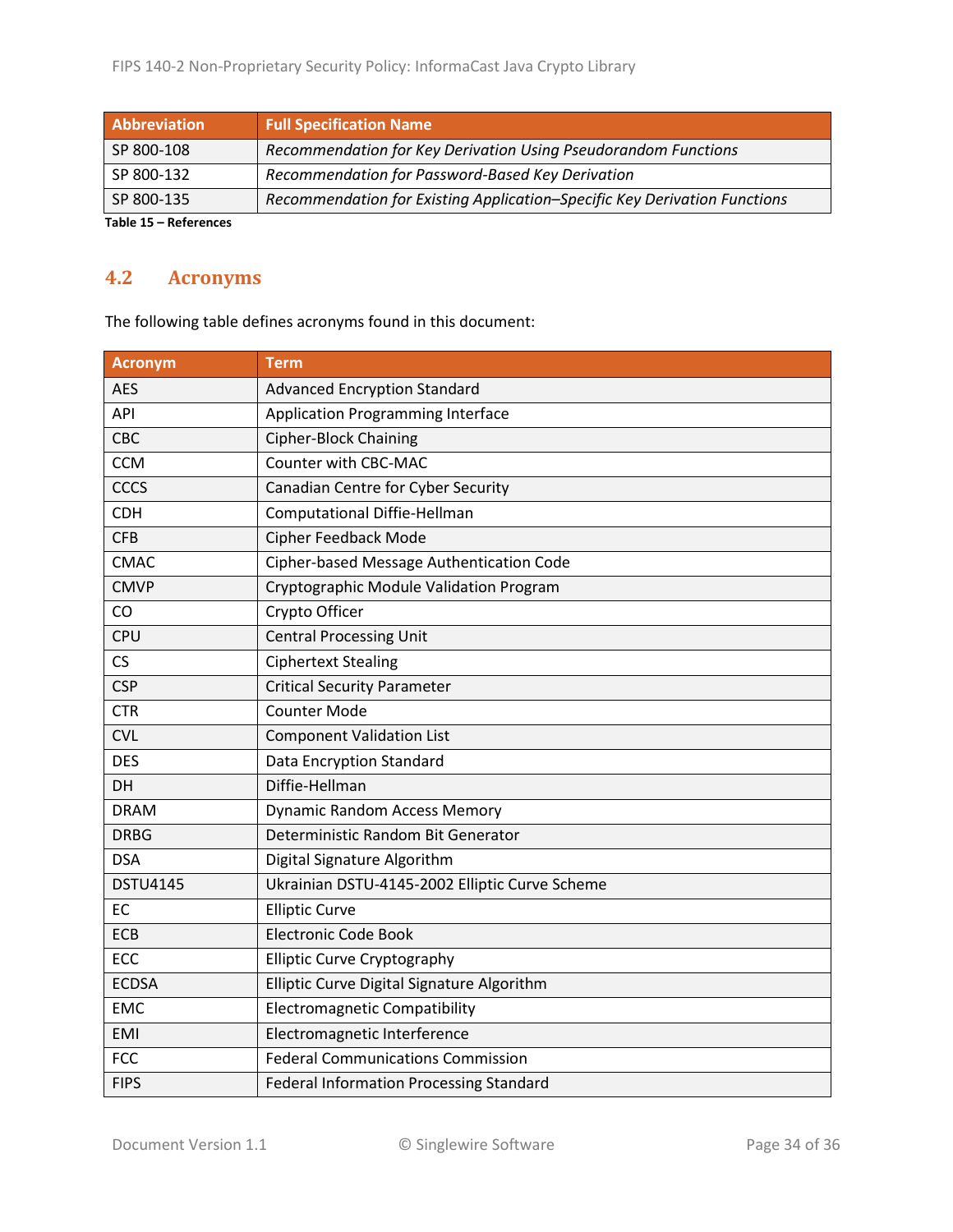| <b>Acronym</b> | <b>Term</b>                                                             |
|----------------|-------------------------------------------------------------------------|
| <b>GCM</b>     | Galois/Counter Mode                                                     |
| <b>GMAC</b>    | <b>Galois Message Authentication Code</b>                               |
| GOST           | Gosudarstvennyi Standard Soyuza SSR/Government Standard of the Union of |
|                | <b>Soviet Socialist Republics</b>                                       |
| <b>GPC</b>     | <b>General Purpose Computer</b>                                         |
| <b>HMAC</b>    | (Keyed-) Hash Message Authentication Code                               |
| IG             | <b>Implementation Guidance</b>                                          |
| IV             | <b>Initialization Vector</b>                                            |
| <b>JAR</b>     | Java ARchive                                                            |
| <b>JCA</b>     | Java Cryptography Architecture                                          |
| <b>JCE</b>     | Java Cryptography Extension                                             |
| <b>JDK</b>     | Java Development Kit                                                    |
| <b>JRE</b>     | Java Runtime Environment                                                |
| <b>JVM</b>     | Java Virtual Machine                                                    |
| <b>KAS</b>     | Key Agreement Scheme                                                    |
| KAT            | Known Answer Test                                                       |
| <b>KDF</b>     | <b>Key Derivation Function</b>                                          |
| <b>KW</b>      | Key Wrap                                                                |
| <b>KWP</b>     | Key Wrap with Padding                                                   |
| <b>MAC</b>     | <b>Message Authentication Code</b>                                      |
| MD5            | Message Digest algorithm MD5                                            |
| N/A            | Non Applicable                                                          |
| <b>NDRNG</b>   | Non Deterministic Random Number Generator                               |
| <b>OCB</b>     | Offset Codebook Mode                                                    |
| <b>OFB</b>     | <b>Output Feedback</b>                                                  |
| <b>OS</b>      | <b>Operating System</b>                                                 |
| <b>PBKDF</b>   | Password-Based Key Derivation Function                                  |
| <b>PKCS</b>    | Public-Key Cryptography Standards                                       |
| PQG            | Diffie-Hellman Parameters P, Q and G                                    |
| <b>RC</b>      | Rivest Cipher, Ron's Code                                               |
| RIPEMD         | RACE Integrity Primitives Evaluation Message Digest                     |
| <b>RSA</b>     | Rivest, Shamir, and Adleman                                             |
| <b>SHA</b>     | Secure Hash Algorithm                                                   |
| <b>TCBC</b>    | <b>TDEA Cipher-Block Chaining</b>                                       |
| <b>TCFB</b>    | <b>TDEA Cipher Feedback Mode</b>                                        |
| <b>TDEA</b>    | Triple Data Encryption Algorithm                                        |
| <b>TDES</b>    | <b>Triple Data Encryption Standard</b>                                  |
| <b>TECB</b>    | <b>TDEA Electronic Codebook</b>                                         |
| <b>TOFB</b>    | <b>TDEA Output Feedback</b>                                             |